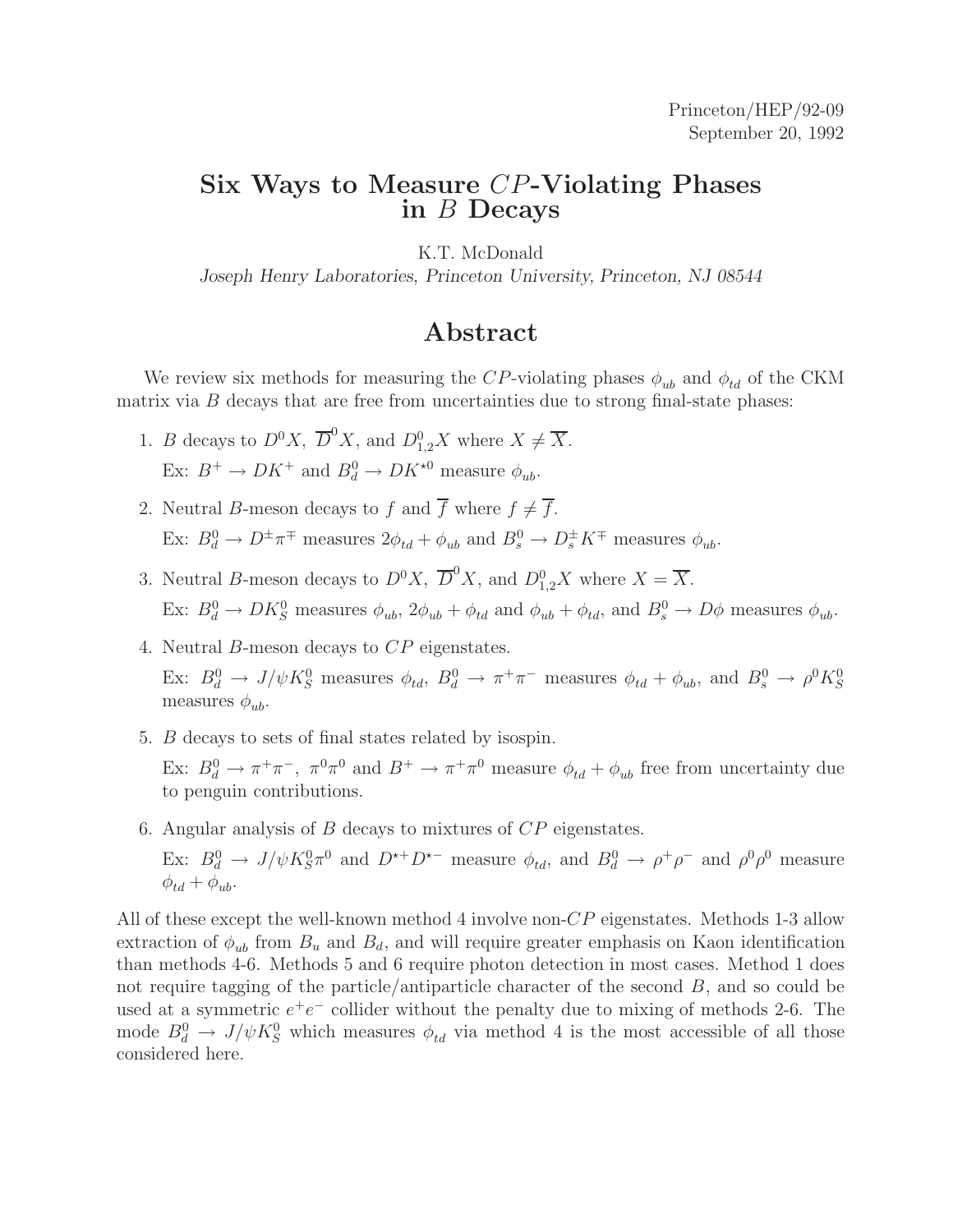# **Contents**

| 1 Introduction<br>The Need for Interference in $CP$ -Violating Processes<br>1.1<br>Six Methods for Extracting $CP$ -Violating Phases $\ldots \ldots \ldots \ldots \ldots$<br>1.2<br>1.3 | 1<br>$\mathbf{1}$<br>$\overline{2}$<br>3 |
|-----------------------------------------------------------------------------------------------------------------------------------------------------------------------------------------|------------------------------------------|
| 2 Method 1: B Decays to $D^0X$ , $\overline{D}^0X$ , and $D_{1,2}^0X$ where $X \neq \overline{X}$                                                                                       | $5\overline{)}$                          |
| 3 Method 2: Neutral B-Meson Decays to f and $\overline{f}$ where $f \neq \overline{f}$                                                                                                  | 8                                        |
| 4 Method 3: Neutral B-Meson Decays to $D^0X$ , $\overline{D}^0X$ , and $D_{1,2}^0X$ where $X = \overline{X}$ 10                                                                         |                                          |
| 5 Method 4: Neutral B-Meson Decays to CP Eigenstates                                                                                                                                    | 11                                       |
| 6 Method 5: B Decays to Sets of Final States Related by Isospin                                                                                                                         | 13                                       |
| 7 Method 6: Angular Analysis of B Decays to Mixtures of CP Eigenstates                                                                                                                  | 16                                       |
| 8 Appendix: Nonleptonic Decay Modes of the B Mesons                                                                                                                                     | $17\,$                                   |

# **List of Figures**

| 3 Graphs for nonleptonic decays of B mesons. $\ldots \ldots \ldots \ldots \ldots \ldots \ldots$ 18 |  |
|----------------------------------------------------------------------------------------------------|--|

# **List of Tables**

| 1              |                                                        |  |
|----------------|--------------------------------------------------------|--|
| 2              | The 21 basic nonleptonic decay modes of the $B_u$ . 19 |  |
| 3              | The 27 basic nonleptonic decay modes of the $B_d$ . 20 |  |
| $\overline{4}$ |                                                        |  |
| 5 <sup>5</sup> |                                                        |  |
| 6              | The 7 basic nonleptonic decay modes of the $D^+$ .  22 |  |
| $7\degree$     |                                                        |  |
| 8              | The 11 basic nonleptonic decay modes of the $D^0$ . 23 |  |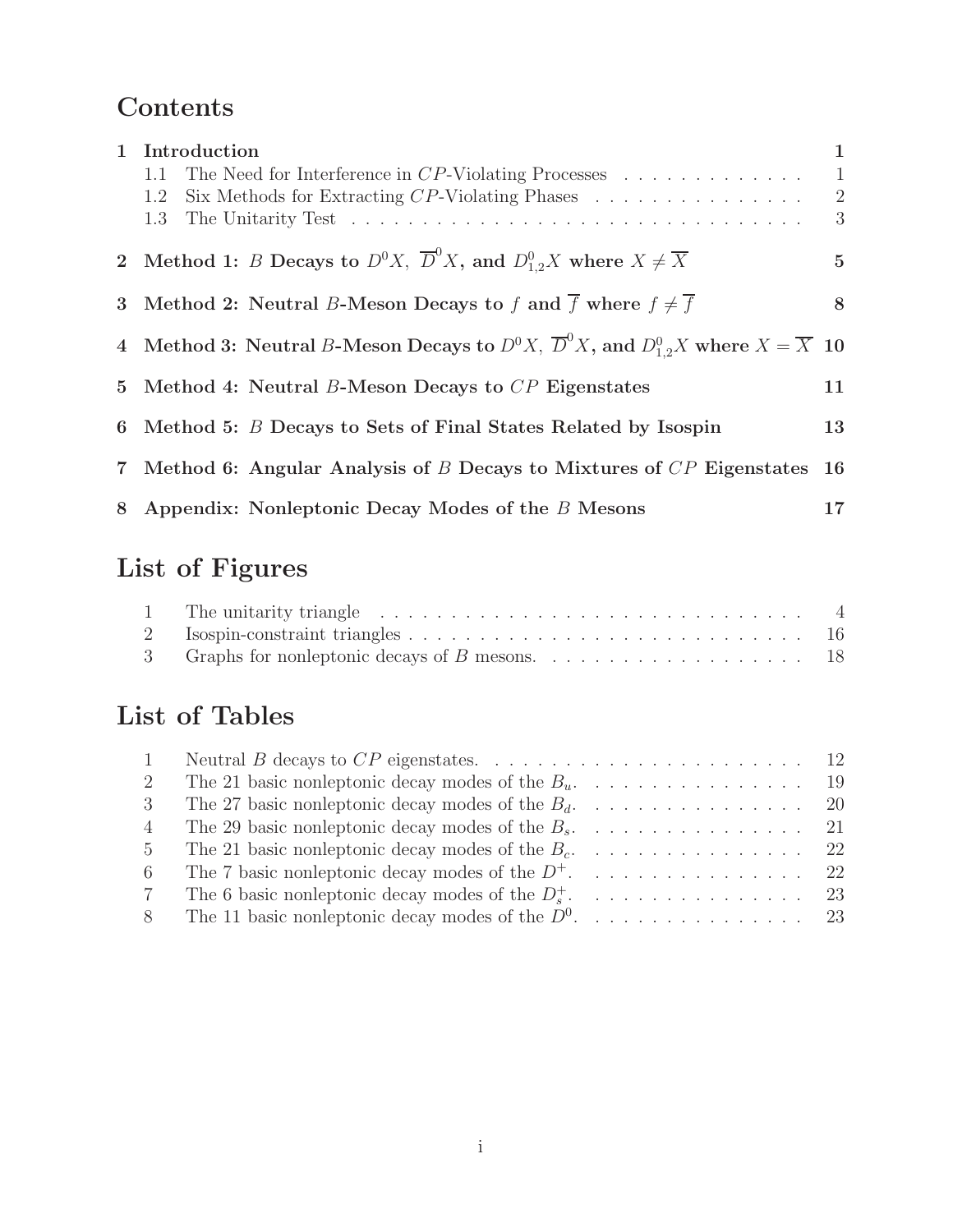### **1 Introduction**

Discussion of prospects for measurement of CP violation in the B-meson system has often centered on analysis of decays to neutral  $B$ 's to  $CP$  eigenstates because phases due to strong final-state interactions do not complicate the interpretation of the data. However, the rates to some channels of interest, particularly  $B_s^0 \to \rho^0 K_S^0$  which isolates the phase of the CKM matrix element  $V_{ub}$ , may be too low for practical experimentation. Over the last two years several papers have appeared that discuss how analysis of certain groups of B decays to non-CP eigenstates can separate the strong, CP-conserving, phases from the weak, CP-violating phases of interest.

In this note we review the proposed methods of analysis, based on conversations with David London, as well as the original papers. Our discussion will emphasize decay modes that could be analyzed at a hadron collider. Recent reviews covering much of the same material have been given by Kayser  $[1]$  and by Dunietz  $[2]$ . Study of non-CP eigenstates at  $e^+e^-$  colliders has been examined in refs. [3] and [4].

#### **1.1 The Need for Interference in** CP**-Violating Processes**

In the Standard Model, CP violation in a process described by a single graph manifests itself only as a phase factor. If the amplitude for a single graph  $B \to f$  is written

$$
A(B \to f) \equiv A_f = |A_f| e^{i\phi_W} e^{i\delta_S}, \tag{1}
$$

where  $\phi_W$  is a phase due to the weak interaction, and  $\delta_S$  is a phase due to strong final-state interactions, then the CP conjugate process has amplitude

$$
A(\overline{B} \to \overline{f}) \equiv \overline{A}_{\overline{f}} = |A_f| e^{-i\phi_W} e^{i\delta_S}.
$$
 (2)

Hence CP violation cannot be discerned as a rate difference between a decay and its CPconjugate decay if only a single graph contributes to the amplitude.

CP violation can only be revealed in *total-rate measurements* of  $B \to f$  and  $\overline{B} \to \overline{f}$ when there is interference between two or more decay amplitudes with differing weak phases and differing strong phases. To verify the last remark, consider the case where two graphs contribute to a decay, written as

$$
A(B \to f) = |A_1| e^{i\phi_1} e^{i\delta_1} + |A_2| e^{i\phi_2} e^{i\delta_2}, \tag{3}
$$

so the CP-conjugate decay has amplitude

$$
A(\overline{B} \to \overline{f}) = |A_1| e^{-i\phi_1} e^{i\delta_1} + |A_2| e^{-i\phi_2} e^{i\delta_2}.
$$
\n(4)

The corresponding decay rates are given by

$$
\Gamma(B \to f) = |A_1|^2 + |A_2|^2 + 2|A_1| |A_2| \cos(\phi + \delta), \tag{5}
$$

and

$$
\Gamma(\overline{B} \to \overline{f}) = |A_1|^2 + |A_2|^2 + 2|A_1||A_2|\cos(\phi - \delta), \tag{6}
$$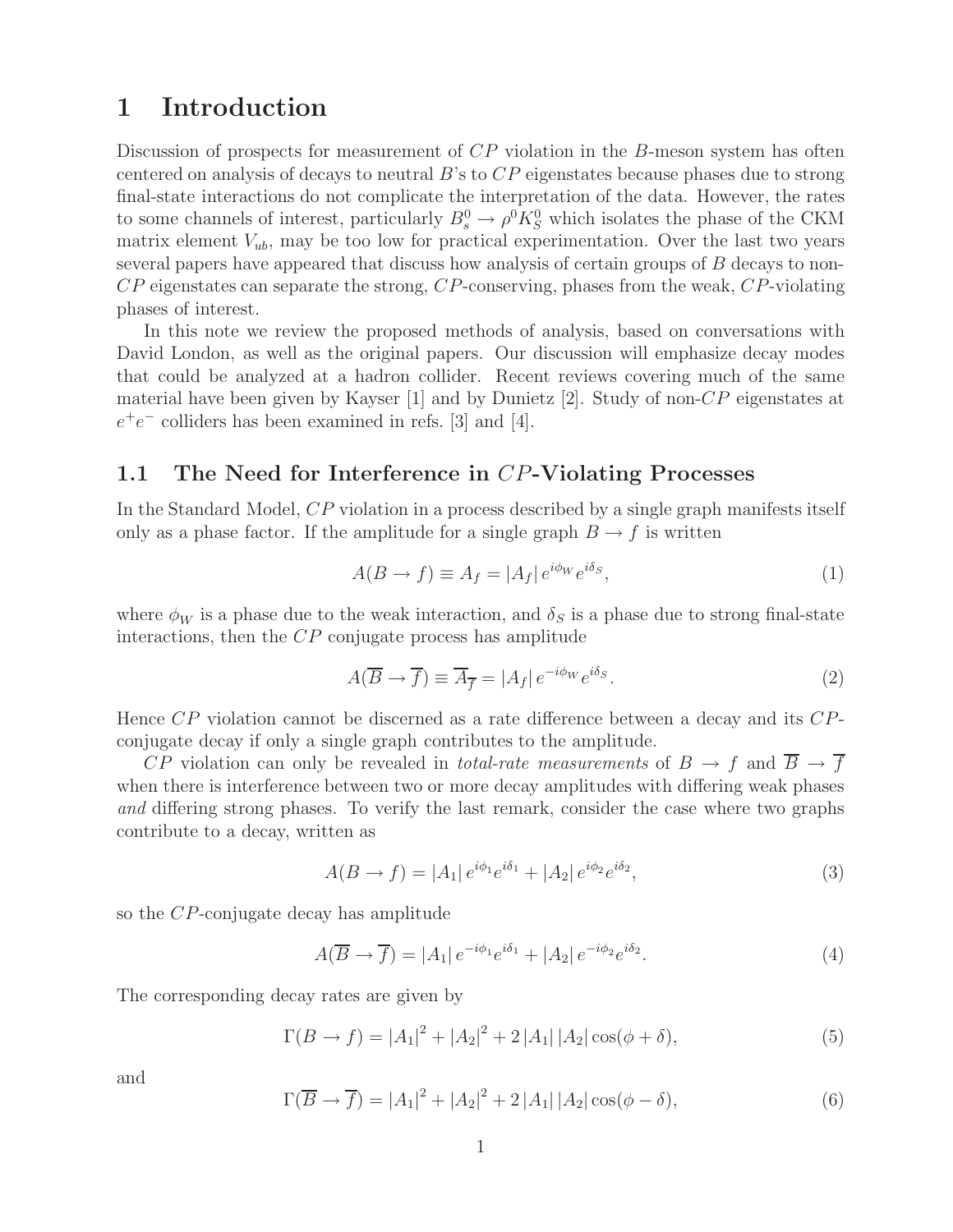where  $\phi = \phi_1 - \phi_2$  and  $\delta = \delta_1 - \delta_2$ . Only if both  $\phi$  and  $\delta$  are nonvanishing can the interference term be determined from measurements of the two decay rates.

Even if this condition is satisfied the strong-interaction phase difference  $\delta$  and the magnitudes  $|A_f|$  and  $|\overline{A}_{\overline{f}}|$  will not typically be known, and the CP-violating phase cannot be determined. In this note we examine six methods by which the uncertainties due to strong phases can be avoided. These are introduced in the following subsection, and then discussed in greater detail in the subsequent sections.

#### **1.2 Six Methods for Extracting** CP**-Violating Phases**

1. *B* decays to  $D^0X$ ,  $\overline{D}^0X$ , and  $D^0_{1,2}X$  where  $X \neq \overline{X}$ 

When a B particle can decay both to  $D^0 X$  and  $\overline{D}^0 X$  (and so  $\overline{B}$  decays to both  $\overline{D}^0 \overline{X}$ and  $D^0\overline{X}$ , then the decays

$$
B \to D_{1,2}^0 X, \quad \text{and} \quad \overline{B} \to D_{1,2}^0 \overline{X}, \quad \text{where} \quad D_{1,2}^0 \equiv \frac{D^0 \pm \overline{D}^0}{\sqrt{2}}, \quad (7)
$$

exhibit a CP-violating asymmetry. Measurement of the six (or eight) decay modes listed will permit isolation of the CP-violating amplitude, both in magnitude and phase.

The final state  $D^{0}X$  need not be self conjugate, and it is actually desirable that it not be, so that no effects of mixing are present, and no tagging of the second  $B$  is needed. Thus method 1 could be used at a symmetric  $e^+e^-$  collider without the penalty due to mixing of methods 2-6. This method works both for decays of B-mesons and b-baryons.

The general approach of methods 1-3 was largely anticipated by Carter and Sanda [5, 6], but recent interest stems from the more specific formulation of Gronau and London [7]. Method 1 as distinct from method 3 was first examined by Gronau and Wyler [8], with further discussions given by Dunietz [9, 10]. Application of method 1 to b-baryons was first discussed by Aleksan, Dunietz and Kayser [11].

If CP violation is found in such an analysis then it cannot be due to to superweak model, which postulates that CP violation occurs only in mixing of neutral mesons. Thus method 1 may be used to circumvent possible ambiguities [12] in the use of method 4 to prove or disprove the superweak model.

## 2. Neutral B-meson decays to f and  $\overline{f}$  where  $f \neq \overline{f}$

If a neutral B-meson decays to both a final state f and its CP-conjugate state  $\overline{f}$ , then the interference of amplitudes needed for measurable CP violation arises due to mixing (whether or not there is  $CP$  violation in the mixing). A time-dependent analysis of the four decay modes  $B(\overline{B}) \to f, \overline{f}$  can isolate the CP-violating phase.

Tagging of the particle-antiparticle character of the second B in the event is required.

The original paper on method 2 is by Gronau and London [7]. Discussion of method 2 as separate from method 3 was first been given by Aleksan *et al.* [13]. Method 2 is an improvement on earlier discussions by Du, Dunietz and Wu [14], and Dunietz and Rosner [15] in which only two of the four related decays were utilized.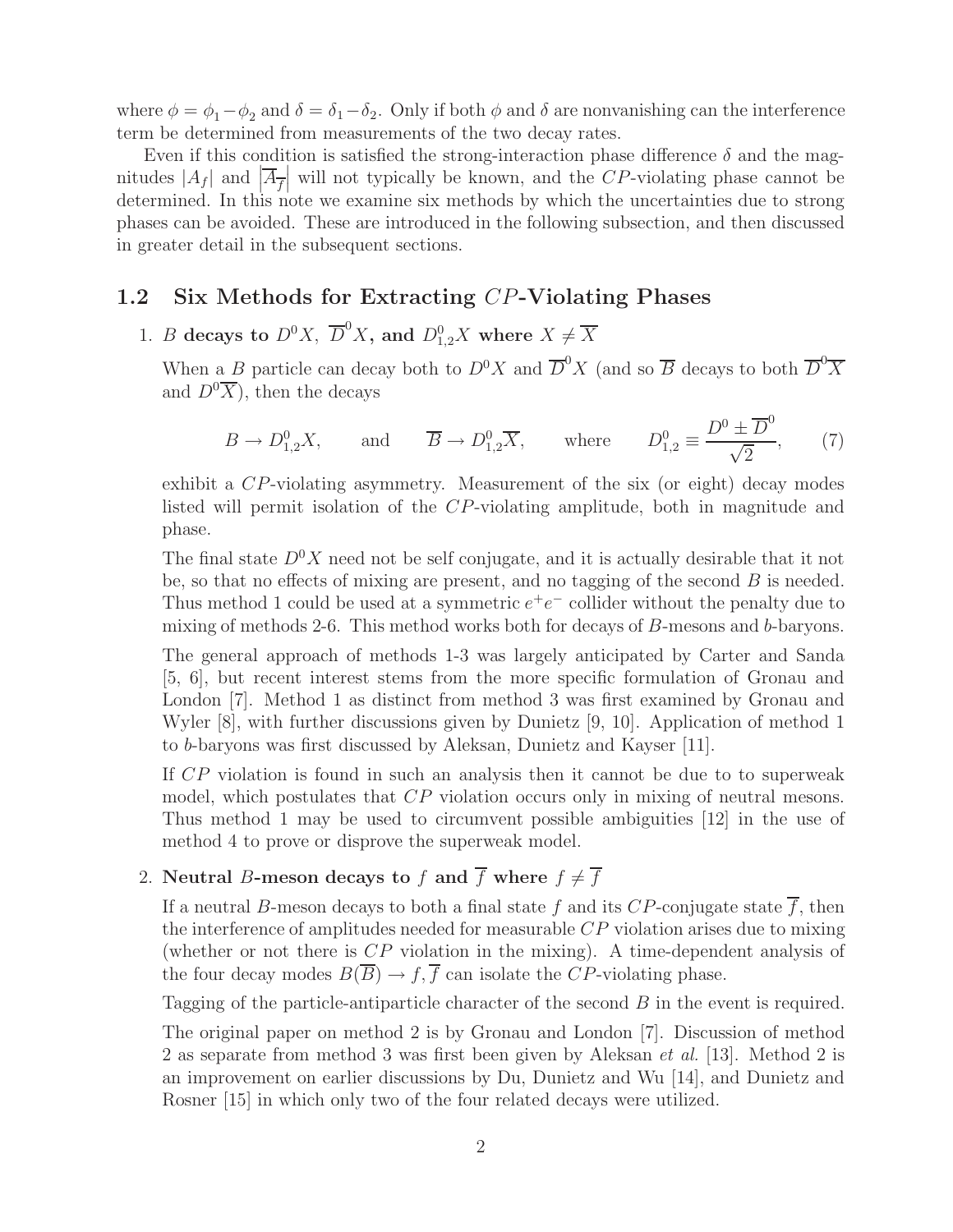## 3. Neutral *B*-meson decays to  $D^0X$ ,  $\overline{D}^0X$ , and  $D^0_{1,2}X$  where  $X = \overline{X}$

If a neutral B-mesons decays to both a final state  $D^0 X$  and  $\overline{D}^0 X$  where X is self conjugate  $(CP(X) \equiv \overline{X} = \pm X)$ , then methods 1 and 2 can be combined. In a case of interest two different CP-violating phases can be determined from the time-dependent analysis of six (or eight) related decay modes.

As previously mentioned, method 3 was first discussed by Gronau and London [7].

#### 4. **Neutral** B**-meson decays to** CP **eigenstates**

If a neutral B-meson decays to a final state f that is a  $CP$  eigenstate, then as in method 2, CP violation becomes observable via the interference due to mixing. But since only a single final state is involved the strong-interaction phase does not appear. Thus we recover the well-known result that a time dependent analysis of the two modes  $B(\overline{B}) \to f$  can isolate the CP-violating phases.

The advantages of measuring decays to CP eigenstates were first noted by Bigi and Sanda [16]. The important relation between decays to  $\mathbb{CP}$  eigenstates and unitarity of the CKM matrix was first emphasized by Bjorken [17, 18], and will be reviewed in the following sec. 1.3. The measurement of the three angles of the unitarity triangle by three specific decays to  $CP$  eigenstates was first proposed by Krawczyk *et al.* [19].

#### 5. B **decays to sets of final states related by isospin**

In decays  $B_u^+ \to f^+$  and  $B_d^0 \to f^0$  where the final states each arise due to the inference of two amplitudes, and  $f^+$  and  $f^0$  are related by isospin, the CP-violating phase can be isolated by a detailed isospin analysis.

The utility of the isospin analysis in removing uncertainties due to penguin diagrams in B decays was first demonstrated by Gronau and London [20]. Further discussions have been given by Nir and Quinn [21], by Lipkin *et al.* [22] and by Gronau [23].

#### 6. **Angular analysis of** B **decays to mixtures of** CP **eigenstates**

If a neutral B-meson decays to a self-conjugate state  $f$ , but this is not a pure  $CP$ eigenstate (as holds when  $f$  consists of two spin-1 mesons) method 4 cannot be carried out. However, a detailed analysis of the angular distribution of the secondary-decay products can separate the final state into  $CP$ (even) and  $CP$ (odd) components and the CP-violating phase extracted.

Methods of angular analysis for  $B$  decays to mixtures of  $\overline{CP}$  eigenstates have been presented for several years  $[24, 25, 26]$ , with recent discussion by Kayser *et al.* [27], by Dunietz *et al.* [28], and by Kramer and Palmer [29, 30].

### **1.3 The Unitarity Test**

In view of the variety of methods of measuring the phases of the CKM matrix elements it is useful to have an overall goal in pursuing an experimental program. This has been elegantly defined by Bjorken [17, 18] as a test of unitarity of the CKM matrix. This will provide a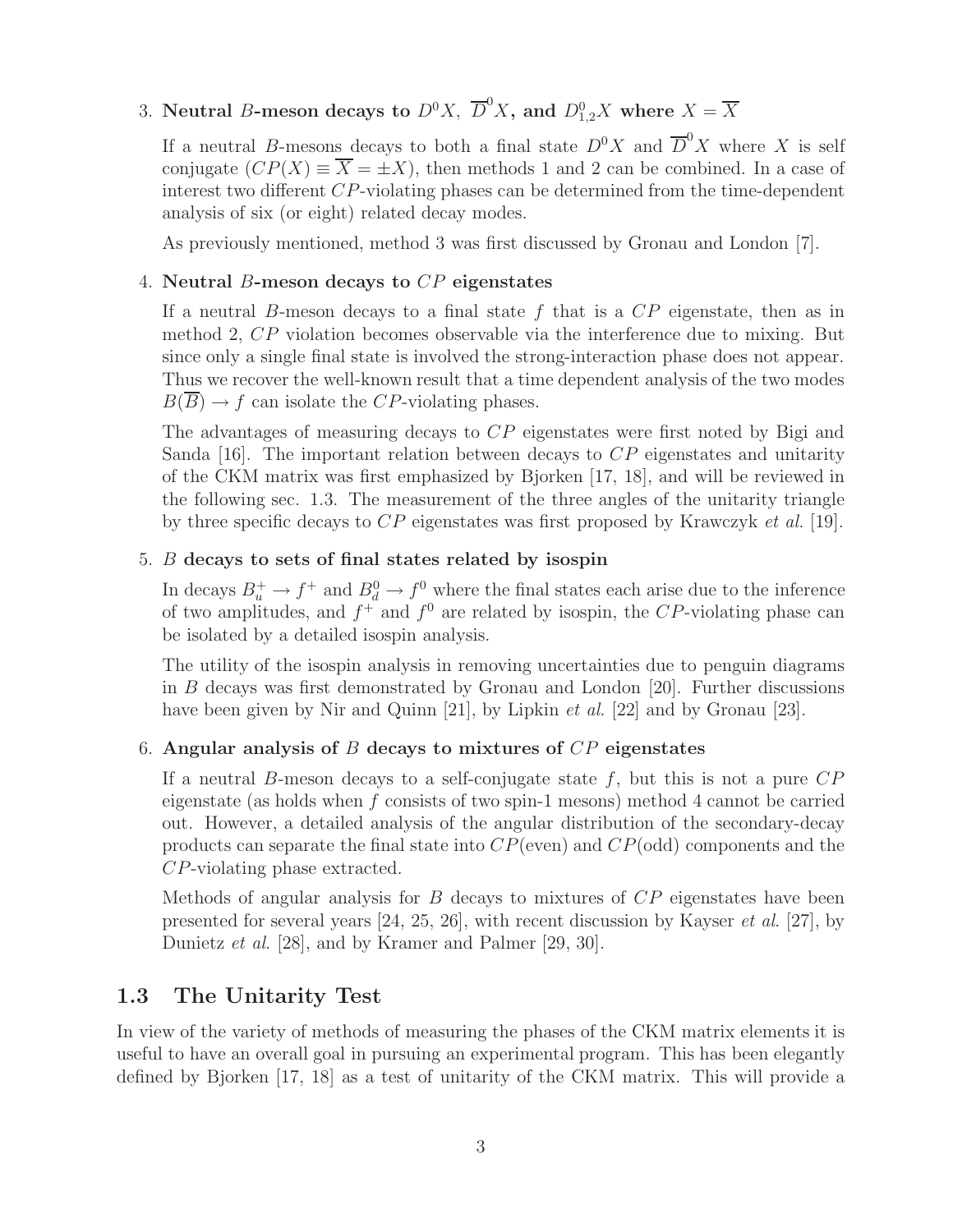comprehensive test of the Standard Model view of CP violation as arising from phases in the transformation between the three generations of strong and weak quark base states.

We will discuss the CKM matrix in the Wolfenstein notation [31]:

$$
V_{CKM} = \begin{pmatrix} V_{ud} & V_{us} & V_{ub} \\ V_{cd} & V_{cs} & V_{cb} \\ V_{td} & V_{ts} & V_{tb} \end{pmatrix}
$$
  
\n
$$
\approx \begin{pmatrix} 1 - \lambda^2/2 + \lambda^4/24 & \lambda & A\lambda^3(\rho - i\eta) \\ -\lambda & 1 - \lambda^2/2 - \lambda^4(A^2/8 - 1/24) & A\lambda^2 \\ A\lambda^3(1 - \rho - i\eta) & -A\lambda^2 + A\lambda^4(1/2 - \rho - i\eta) & 1 - A^2\lambda^4/2 \end{pmatrix},
$$
\n(8)

carrying the expansion in the parameter  $\lambda$  ( $\approx$  the Cabibbo angle) to fourth order [19]. From measurements of the B-meson lifetime it is known that  $A \approx 1$ . CP violation arises in the Standard Model because  $\eta \neq 0$ .

The unitarity of  $V_{CKM}$  implies that

$$
\sum_{k} V_{ik} V_{jk}^* = \delta_{ij} = \sum_{k} V_{ki} V_{kj}^*.
$$
 (9)

Of these 18 conditions the one obtained using the first and third rows (or almost equivalently, the first and third columns) is especially suitable for testing via measurements of weak phase angles:

$$
0 = V_{ud}^* V_{td} + V_{us}^* V_{ts} + V_{ub}^* V_{tb} \approx V_{td} + \lambda V_{ts} + V_{ub}^*.
$$
\n(10)

Regarding  $V_{td}$ ,  $\lambda V_{ts}$  and  $V_{ub}$  as vectors they form a closed triangle in the complex plane [32]. On dividing their lengths by  $A\lambda^3$ , we obtain the picture of Figure 1 in the  $(\rho, \eta)$  plane.



Figure 1: a) The unitarity triangle in the notation of the present work. b) The unitarity triangle as sketched by Bjorken when he first proposed the unitarity test [17].

The unitarity test then consists of measuring the magnitudes and phases of these three vectors to confirm that they form a closed triangle. It is anticipated that measurement of the magnitude of  $V_{td}$  via its role in the box diagram governing  $B_d^0$  mixing [33] will remain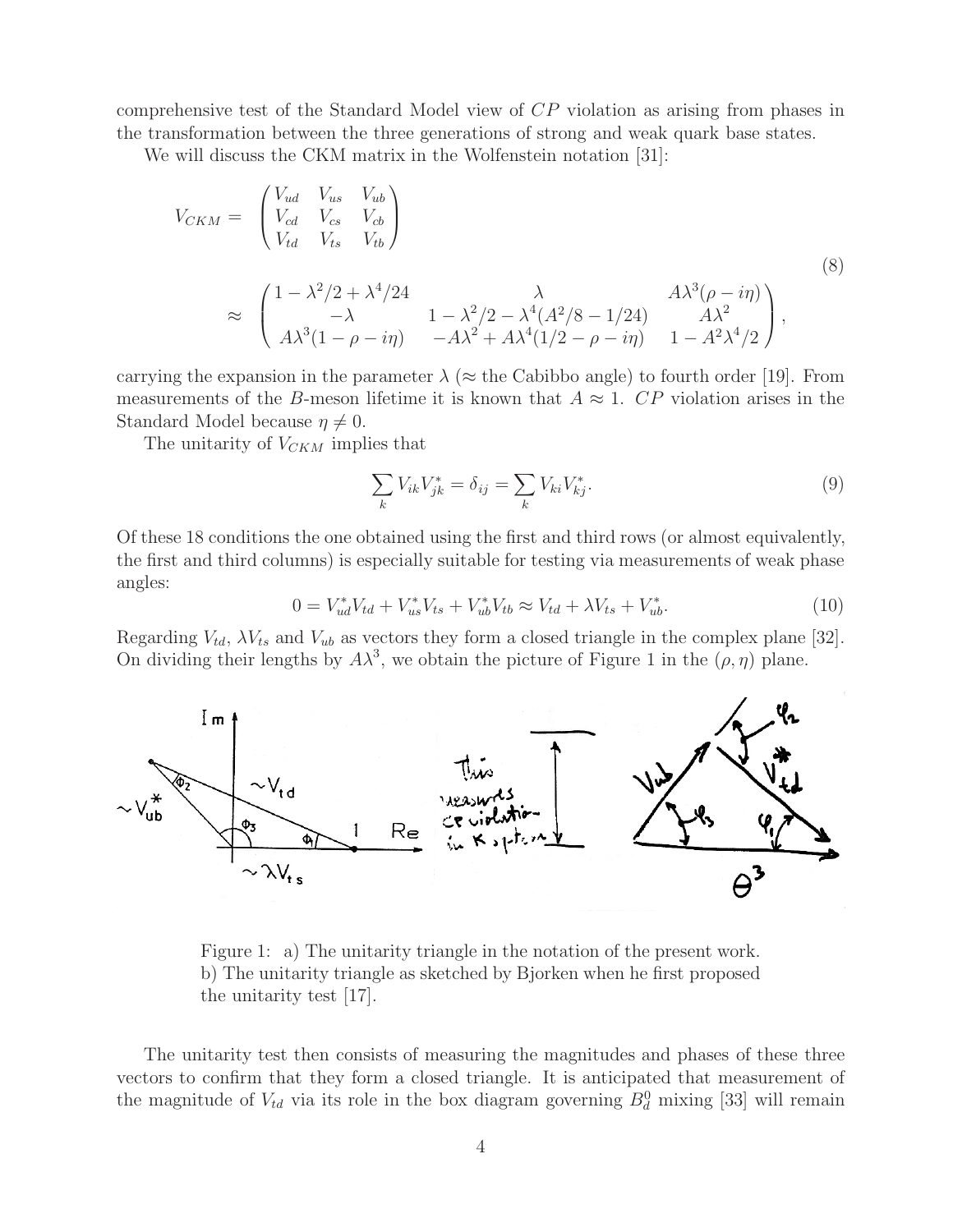subject to theoretical uncertainties due to strong-interaction effects for some time to come. The insight of Bjorken was that a test of the closure of the unitarity triangle can be based on measurement of the three interior angles  $\varphi_1$ ,  $\varphi_2$ ,  $\varphi_3$ , which should sum to  $\pi$ . These three angles, and the area  $A^2 \lambda^6 \eta/2$  of the unitarity triangle are invariant under the choice of representation of the CKM matrix [34].

In the Wolfenstein parametrization the three angles  $\varphi_i$  can be related to phases of CKM matrix elements according to

$$
\varphi_1 = 2\pi - \phi(V_{td}) \qquad \equiv 2\pi - \phi_{td},
$$
  
\n
$$
\varphi_2 = \pi - \varphi_1 - \varphi_3 = -\pi + \phi_{td} + \phi_{ub},
$$
  
\n
$$
\varphi_3 = \phi(V_{ub}^*) = -\phi(V_{ub}) \equiv -\phi_{ub}.
$$
\n(11)

A favorable theoretical result is that method 4, the study of neutral B decays to CP eigenstates, can in principle determine all three angles  $\varphi_i$  by measurement of three different decays [19]. However, the anticipated difficulty in measuring  $\phi_{ub}$  via decays such as  $B_s^0 \rightarrow$  $\rho^0 K_S^0$ , due to the small branching ratios (and poor signal of  $B_s$  at  $e^+e^-$  colliders), has been a motivation to explore the additional methods of analysis of CP violation reviewed in this paper.

# $2$  Method 1:  $B$  Decays to  $D^0X$ ,  $\overline{D}^0X$ , and  $D^0_{1,2}X$  where  $X \neq \overline{X}$

When a B meson (*i.e.*, one that contains a  $\bar{b}$ -quark) decays to  $\bar{D}^0 X$  via a spectator graph (graphs I and II of fig. 3 in the Appendix) this involves a  $\overline{b} \to \overline{c}$  transition, and hence no weak phase:

$$
A(B \to \overline{D}^0 X) = \left| A_{\overline{f}} \right| e^{i\delta_{\overline{f}}},\tag{12}
$$

where  $\delta_{\overline{f}}$  is a final-state strong-interaction phase. But when a B meson decays to  $D^0X$  this involves the transition  $\overline{b} \to \overline{u}$  and hence the weak phase  $-\phi_{ub}$  appears in the amplitude:

$$
A(B \to D^0 X) = |A_f| e^{-i\phi_{ub}} e^{i\delta_f}, \qquad (13)
$$

The two amplitudes  $A_f$  and  $A_{\overline{f}}$  interfere when the D forms one of the CP eigenstates  $D_{1,2}^0 = (D^0 \pm \overline{D}^0)/\sqrt{2}$ 

$$
A(B \to D_{1,2}^0 X) = (|A_f| e^{-i\phi_{ub}} e^{i\delta_f} \pm |A_{\overline{f}}| e^{i\delta_{\overline{f}}})/\sqrt{2}.
$$
 (14)

In eqs. (12-13) we have supposed that all graphs contributing to each decay have the same weak phases (which is not necessarily true, as discussed below).

When  $X \neq \overline{X}$  the decays are self-tagging as to whether the parent was a B or a  $\overline{B}$ . Then even for neutral B's there is no effect due to mixing on the observed decay rates. Method 1 could be used at a symmetric  $e^+e^-$  collider without the penalty due to mixing of methods 2-6.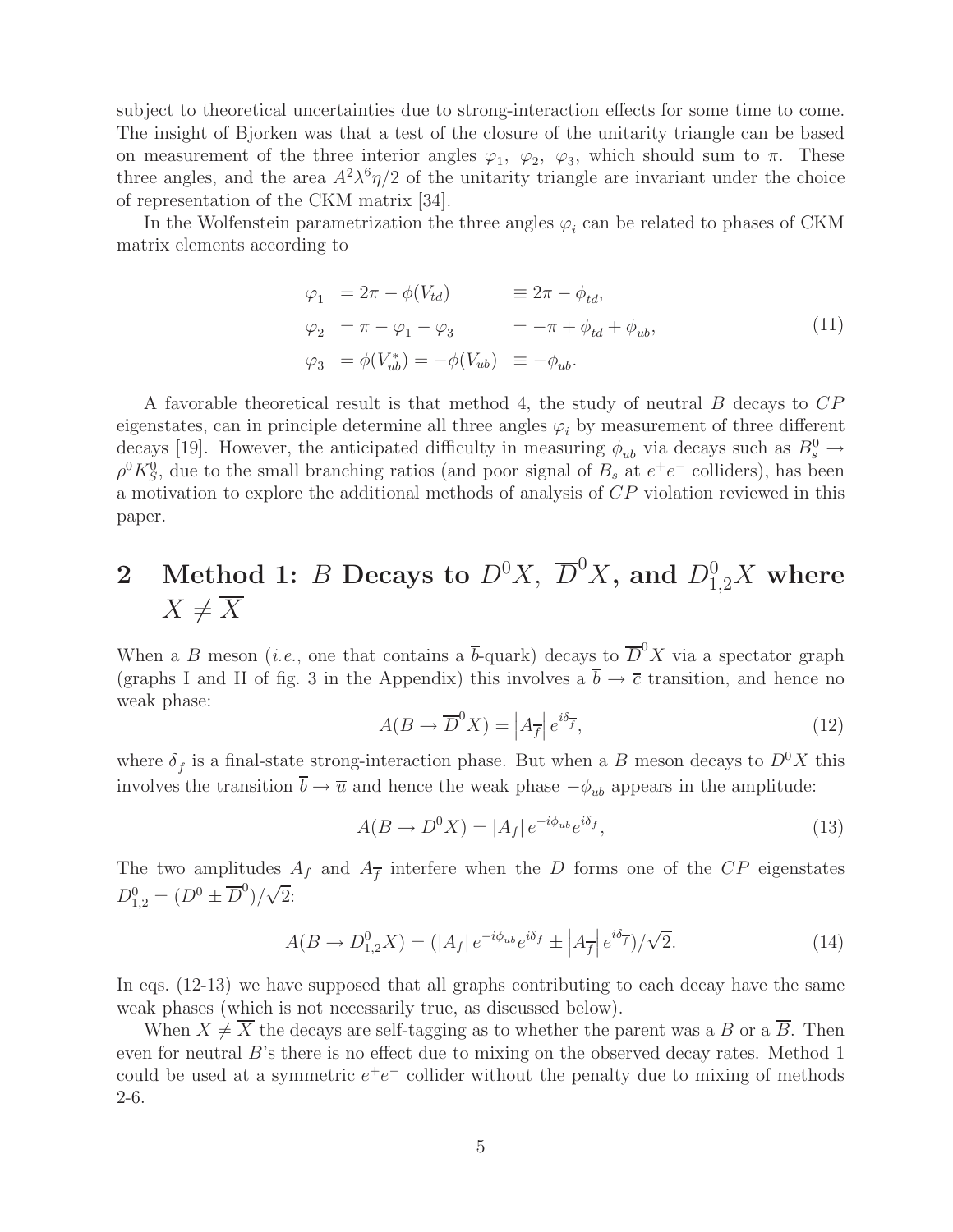Assuming equal production rates for B and  $\overline{B}$  the decay rates are proportional to the number of decays observed. We can therefore measure

$$
\Gamma(B \to \overline{D}^0 X) = \Gamma(\overline{B} \to D^0 \overline{X}) \quad \propto \left| A_{\overline{f}} \right|^2,
$$
  
\n
$$
\Gamma(B \to D^0 X) = \Gamma(\overline{B} \to \overline{D}^0 \overline{X}) \quad \propto \left| A_f \right|^2,
$$
  
\n
$$
\Gamma(B \to D_{1,2}^0 X) \quad \propto \left( \left| A_{\overline{f}} \right|^2 + \left| A_f \right|^2 \right) / 2 \pm \left| A_{\overline{f}} \right| |A_f| \cos(\phi_{ub} + \delta),
$$
  
\n
$$
\Gamma(\overline{B} \to D_{1,2}^0 \overline{X}) \quad \propto \left( \left| A_{\overline{f}} \right|^2 + \left| A_f \right|^2 \right) / 2 \pm \left| A_{\overline{f}} \right| |A_f| \cos(\phi_{ub} - \delta),
$$
\n(15)

recalling eq. (2), and defining  $\delta = \delta_{\overline{f}} - \delta_f$  as the strong-interaction phase difference.

Thus there are eight possible measurements depending on the four quantities  $|A_{\overline{f}}|, |A_f|$ ,  $\cos(\phi_{ub} + \delta)$  and  $\cos(\phi_{ub} - \delta)$ . Therefore we can deduce  $|\phi_{ub} \pm \delta|$  and hence determine  $\phi_{ub}$ up to a fourfold ambiguity:

$$
\phi_{ub} = \frac{\pm |\phi_{ub} + \delta| \pm |\phi_{ub} - \delta|}{2}.
$$
\n(16)

The strong phase difference  $\delta$  depends on the particular final state  $D^0X$  studied, so if these measurements can be carried out for different  $X$  the discrete ambiguity may be removable.

In contrast to sec. 1.1 where only two rate measurements were considered, the use of 4-8 measurements in the present method permits  $\phi_{ub}$  to be determined whether on not the strong interaction phase difference  $\delta$  is nonvanishing. Indeed, it would be preferable if  $\delta$  were zero, as the discrete ambiguity is only twofold in this case.

We now consider examples of particular decay modes that might be used to implement this procedure. First, we consider the question of identifying the CP eigenstates  $D_{1,2}^0$ . From Table 8 of the Appendix in which the basic two-body decays of the  $D^0$  are listed we infer that the  $CP$ (even) state  $D_1^0$  can decay according to

$$
D_1^0 \to \pi^+ \pi^-, \ K^+ K^-, \ K_S^0 K_S^0, \ K_L^0 K_L^0, \ K_L^0 \pi^0, \ K_L^0 \eta, \ K_L^0 \rho^0, \ K_L^0 \omega, \ K_L^0 \phi, \ etc.
$$
 (17)

and the the  $CP(\text{odd})$  state  $D_2^0$  can decay to

$$
D_2^0 \to K_S^0 \pi^0, \ K_S^0 \eta, \ K_S^0 K_L^0, \ K_S^0 \rho^0, \ K_S^0 \omega, \ K_S^0 \phi, \ etc.
$$
 (18)

Several of the decays of the  $D_2^0$  have been observed, and the fraction of  $D^0$ 's that decay as  $D_2^0$  is at least 2%. However, all  $D_2^0$  decays except  $K_S^0 \rho^0 \to \pi^+ \pi^- \pi^+ \pi^- K_S^0 \phi \to \pi^+ \pi^- K^+ K^$ involve at least two final-state photons. If we suppose that only all-charged final-states will be reconstructed at a hadron collider, then only about 0.5% of all  $D^0$ 's will decay to identifiable  $D_2^0$  modes. The  $D_1^0$  decays predominantly to all-charged daughters, but again only about 0.5% of all  $D^0$ 's will decay to identifiable  $D_1^0$  modes. In sum, about 2-5% of  $D^0$ 's might be usable for the  $D_{1,2}^0$  analysis at an  $e^+e^-$  collider, but only about 1% at a hadron collider.

In principle the decays  $B \to D^{*0}X$  decays are also usable for the present analysis as  $D_{1,2}^{*0} = (D^{*0} \pm \overline{D}^{*0})/\sqrt{2}$  are  $CP$  (even) and (odd) eigenstates, respectively. However, in the decays  $D^{*0} \to D^0 \pi^0$  and  $D^0 \gamma$  the final-state orbital angular momentum is one in both cases and so the CP eigenstates decay according to

$$
D_1^{*0} \to D_1^0 \pi^0, \qquad \text{but} \qquad D_1^{*0} \to D_2^0 \gamma, \qquad etc.
$$
 (19)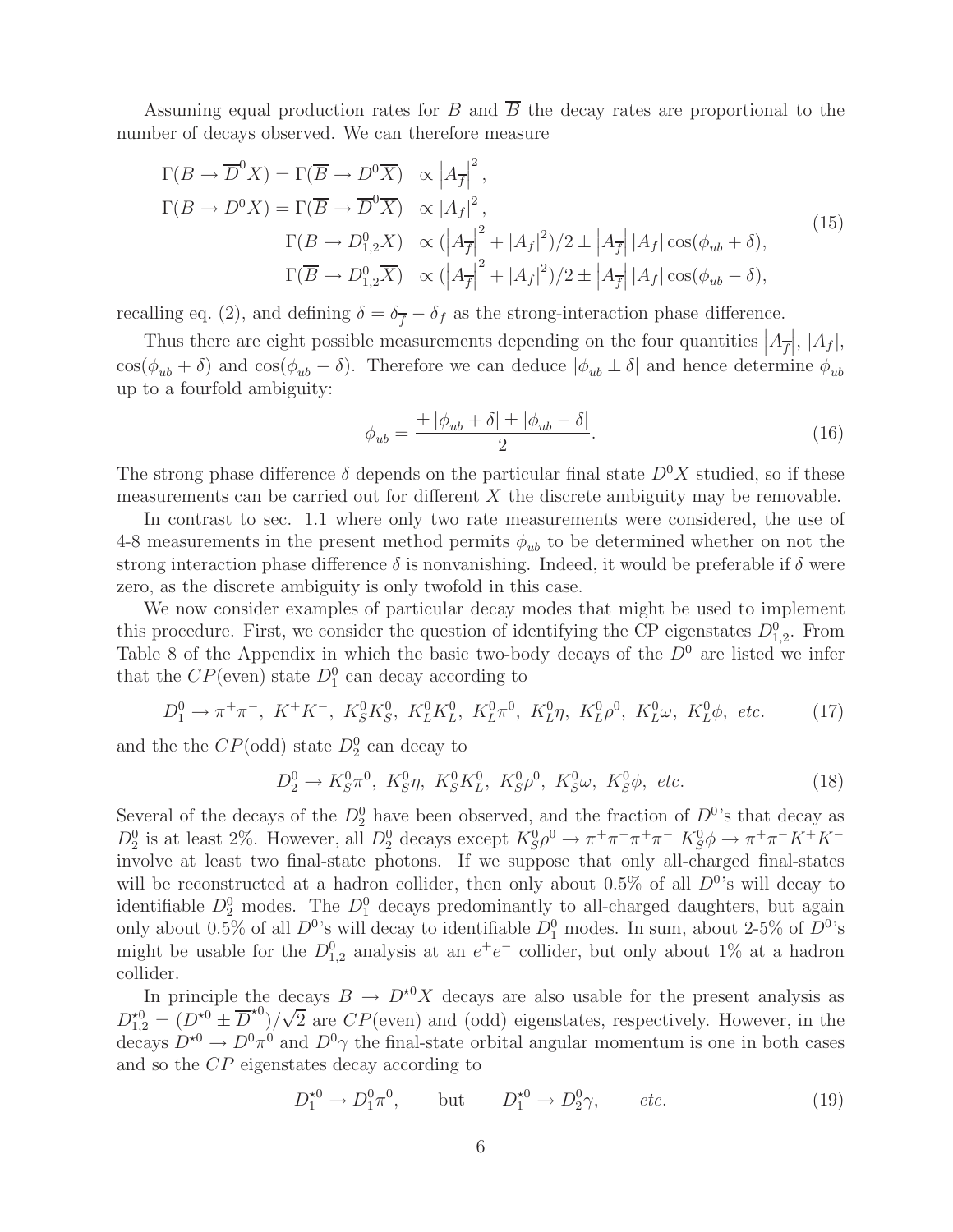Hence the  $D_{1,2}^{\star 0}$  states can only be correctly identified if the single  $\gamma$  can be distinguished from the  $\pi^0$ . As both the  $\gamma$  and  $\pi^0$  are quite soft this may be possible at an  $e^+e^-$  collider but is problematic at a hadron collider.

Finally we consider specific B-decay modes that are suitable for method 1. Referring to Tables 2-5 in the Appendix we find the following candidates:

$$
B_u^+ \rightarrow \begin{cases} \overline{D}^0 \pi^+ & [\mathbf{I}_F, \mathbf{II}_F] \\ D^0 \pi^+ & [\mathbf{II}_D, \mathbf{III}_D] \end{cases} , \qquad \begin{cases} \overline{D}^0 K^+ & [\mathbf{I}_S, \mathbf{II}_S] \\ D^0 K^+ & [\mathbf{II}_S, \mathbf{III}_S] \end{cases} ,
$$
\n
$$
B_d^0 \rightarrow \begin{cases} \overline{D}^0 K^{\star 0} & [\mathbf{II}_S] \\ D^0 K^{\star 0} & [\mathbf{II}_S] \end{cases} ,
$$
\n
$$
B_s^0 \rightarrow \begin{cases} \overline{D}^0 K^{\star 0} & [\mathbf{II}_F] \\ D^0 K^{\star 0} & [\mathbf{II}_D] \end{cases} ,
$$
\n
$$
B_c^+ \rightarrow \begin{cases} \overline{D}^0 D^+ & [\mathbf{II}_F, \mathbf{III}_F] \\ D^0 D^+ & [\mathbf{I}_D, \mathbf{II}_D] \end{cases} , \qquad \begin{cases} \overline{D}^0 D_s^+ & [\mathbf{II}_S, \mathbf{III}_S] \\ D^0 D_s^+ & [\mathbf{I}_S, \mathbf{II}_S] \end{cases} .
$$
\n
$$
(20)
$$

The roman numerals refer to the type of graph, as shown in fig. 3 of the Appendix, and the subscripts F, S, and D refer to CKM-favored (order  $\lambda^2$ ), -suppressed (order  $\lambda^3$ ), and -doubly-suppressed (order  $\lambda^4$ ), respectively. In addition, b-baryons have suitable modes, such as  $\Lambda_b^0$  (udb)  $\to \Lambda_D^{0}(\overline{D}^0)$ ,  $\Lambda_b^+$  (udb)  $\to \Sigma^+ D^0(\overline{D}^0)$ ,  $\Sigma_b^0$  (usb)  $\to \Xi^0 D^0(\overline{D}^0)$ , etc. [10], which we will not discuss further.

Among the candidate B-meson decays, only  $B_d^0 \to D^0(\overline{D}^0)K^{\star 0}$  is ideally suited for method 1, as only one graph contributes to each decay and these are both singly CKMsuppressed type-II (color-suppressed) spectator graphs. These decays have not yet been observed, but should have branching ratios of order 10−<sup>5</sup>. If only about 1% of the decays are useful for the  $D_{1,2}^0$  analysis, the effective branching ratio is about  $10^{-7}$ . So at least  $10^9$  B's must be produced to carry out method 1. Some advantage is gained by considering several channels, but since the strong phase difference varies from channel to channel, there must be enough events in each channel to carry out the analysis separately before results for  $\phi_{ub}$ can be combined. Hence method 1 may be out of range of  $e^+e^-$  B factories with luminosity of  $3 \times 10^{33}$  cm<sup>-2</sup>sec<sup>-1</sup>, even though the method is well-suited in principle to them.

The other five candidate decay pairs listed above all suffer from the rate for  $D^0 X$  being at least an order of magnitude less than that for  $\overline{D}^0 X$  (or *vice versa*), so the interference term in  $D_{1,2}^0 X$  is quite small. However, the branching fraction for  $B^+ \to D^0 K^+$  is likely to be very similar to that for  $B_d^0 \to D^0 K^{*0}$ . Since the statistical accuracy of method 1 is largely set by the number of events of whichever of  $D^0X$  or  $\overline{D}^0X$  has the lower branch, we conclude that  $B^+ \to D^0(\overline{D}^0)K^+$  is about as useful as  $B_d^0 \to D^0(\overline{D}^0)K^{*0}$ .

If  $B_c$  mesons were produced as copiously as  $B^+$  and  $B_d^0$  then the decay pair  $B_c^+ \rightarrow$  $D^0(\overline{D}^0)D_s^+$  would be also be useful. However,  $B_c$  production is likely to be suppressed at both  $e^+e^-$  and hadron colliders.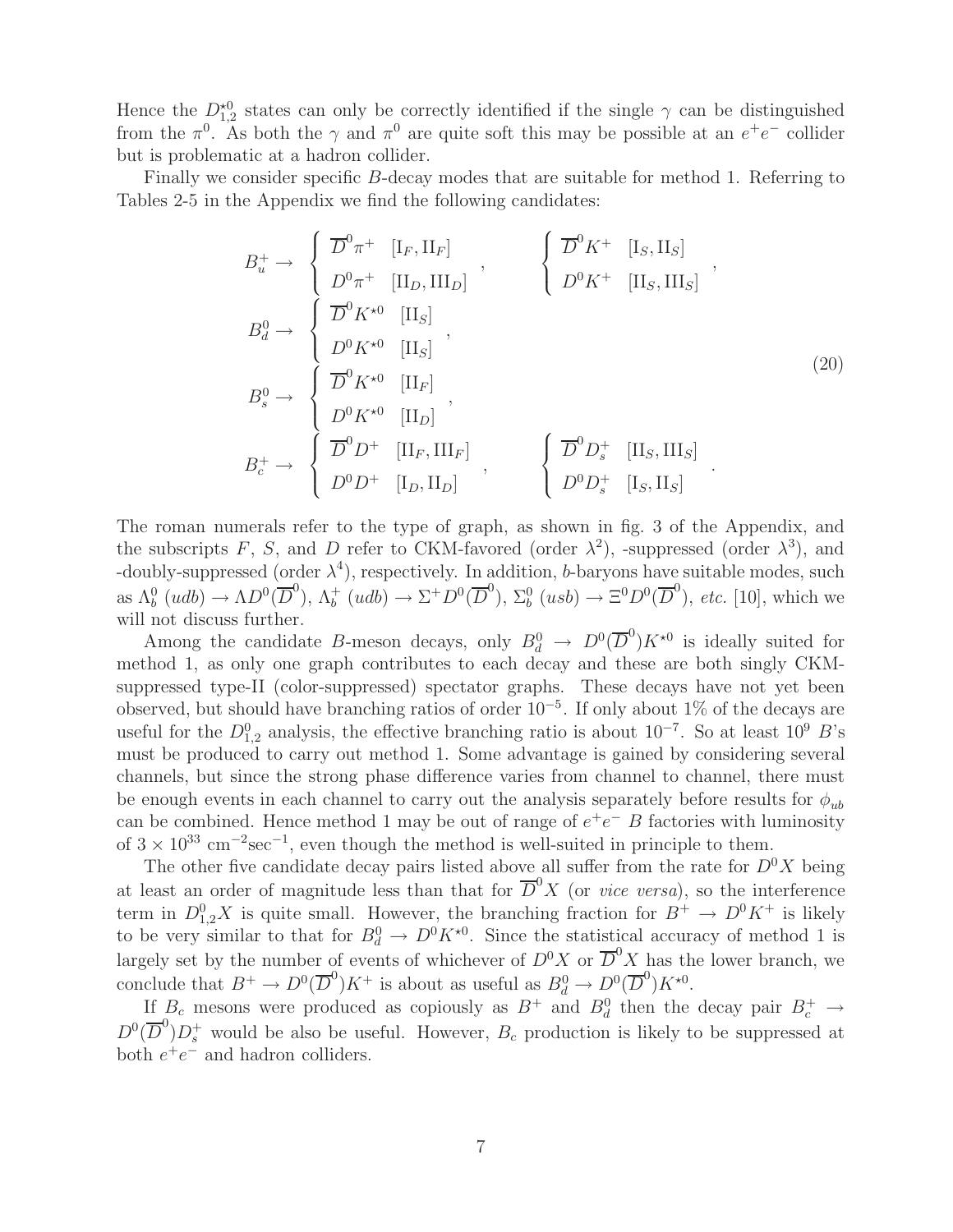# **3 Method 2: Neutral** B**-Meson Decays to** f **and** f where  $f \neq \overline{f}$

In the second method the needed interference arises from mixing of a  $B^0$  and  $\overline{B}^0$ . The analysis is more straightforward if the final state f is not self conjugate  $(f \neq \overline{f})$ , but then both the  $B^0$  and  $\overline{B}^0$  must decay to both f and  $\overline{f}$ .

As for decay pairs suitable for method 1, one of the decay pairs (here called  $\overline{f}$ ) proceeds via a  $\overline{b} \to \overline{c}$  transition, and the other  $(f)$  via  $\overline{b} \to \overline{u}$ . So we may write

$$
A(B^{0} \to \overline{f}) = |A_{\overline{f}}| e^{i\delta_{\overline{f}}},
$$
  
\n
$$
A(B^{0} \to f) = |A_{f}| e^{-i\phi_{ub}} e^{i\delta_{f}},
$$
  
\n
$$
A(\overline{B}^{0} \to f) = |A_{\overline{f}}| e^{i\delta_{\overline{f}}},
$$
  
\n
$$
A(\overline{B}^{0} \to \overline{f}) = |A_{f}| e^{i\phi_{ub}} e^{i\delta_{f}},
$$
\n(21)

using eq. (2). In writing this we must be able to assume that each amplitude is dominated by a single weak phase.

Due to mixing, a particle that was created as a  $B^0$  (or  $\overline{B}^0$ ) at  $t=0$  has evolved by time t to the state we label as  $B^0(t)$  (or  $\overline{B}^0(t)$ ) according to

$$
B^{0}(t) = e^{-iMt}e^{-t/2}[\cos(xt/2)|B^{0}\rangle + ie^{2i\phi_{M}}\sin(xt/2)|\overline{B}^{0}\rangle],
$$
  
\n
$$
\overline{B}^{0}(t) = e^{-iMt}e^{-t/2}[ie^{-2i\phi_{M}}\sin(xt/2)|B^{0}\rangle + \cos(xt/2)|\overline{B}^{0}\rangle],
$$
\n(22)

where throughout this paper we measure time in units of the relevant B lifetime,  $x = \Delta M/\Gamma$ is the mixing parameter, and the relative amount of  $|B^0\rangle$  and  $|\overline{B}^0\rangle$  in the weak eigenstate  $B_S^0$  is given by a pure phase coming from the box diagram [33], where

$$
\phi_M = \begin{cases} \phi_{td}, & \text{for } B_d^0 \\ \phi_{ts} \approx 0, & \text{for } B_s^0 \end{cases}
$$
 (23)

The four time-dependent decay rates are then

$$
\Gamma(B^0(t) \to \overline{f}) \propto e^{-t} \left| \left| A_{\overline{f}} \right|^2 \cos^2(xt/2) + |A_f|^2 \sin^2(xt/2) - \overline{S} \sin(xt) \right|,
$$
  
\n
$$
\Gamma(B^0(t) \to f) \propto e^{-t} \left| \left| A_f \right|^2 \cos^2(xt/2) + \left| A_{\overline{f}} \right|^2 \sin^2(xt/2) - S \sin(xt) \right|,
$$
  
\n
$$
\Gamma(\overline{B}^0(t) \to f) \propto e^{-t} \left| \left| A_{\overline{f}} \right|^2 \cos^2(xt/2) + \left| A_f \right|^2 \sin^2(xt/2) + S \sin(xt) \right|,
$$
  
\n
$$
\Gamma(\overline{B}^0(t) \to \overline{f}) \propto e^{-t} \left| \left| A_f \right|^2 \cos^2(xt/2) + \left| A_{\overline{f}} \right|^2 \sin^2(xt/2) + \overline{S} \sin(xt) \right|,
$$
\n(24)

where  $\delta = \delta_{\overline{f}} - \delta_f$  is the strong-interaction phase difference, and

$$
\overline{S} = |A_f| \left| A_{\overline{f}} \right| \sin(2\phi_M + \phi_{ub} - \delta), \quad \text{and} \quad S = |A_f| \left| A_{\overline{f}} \right| \sin(2\phi_M + \phi_{ub} + \delta). \tag{25}
$$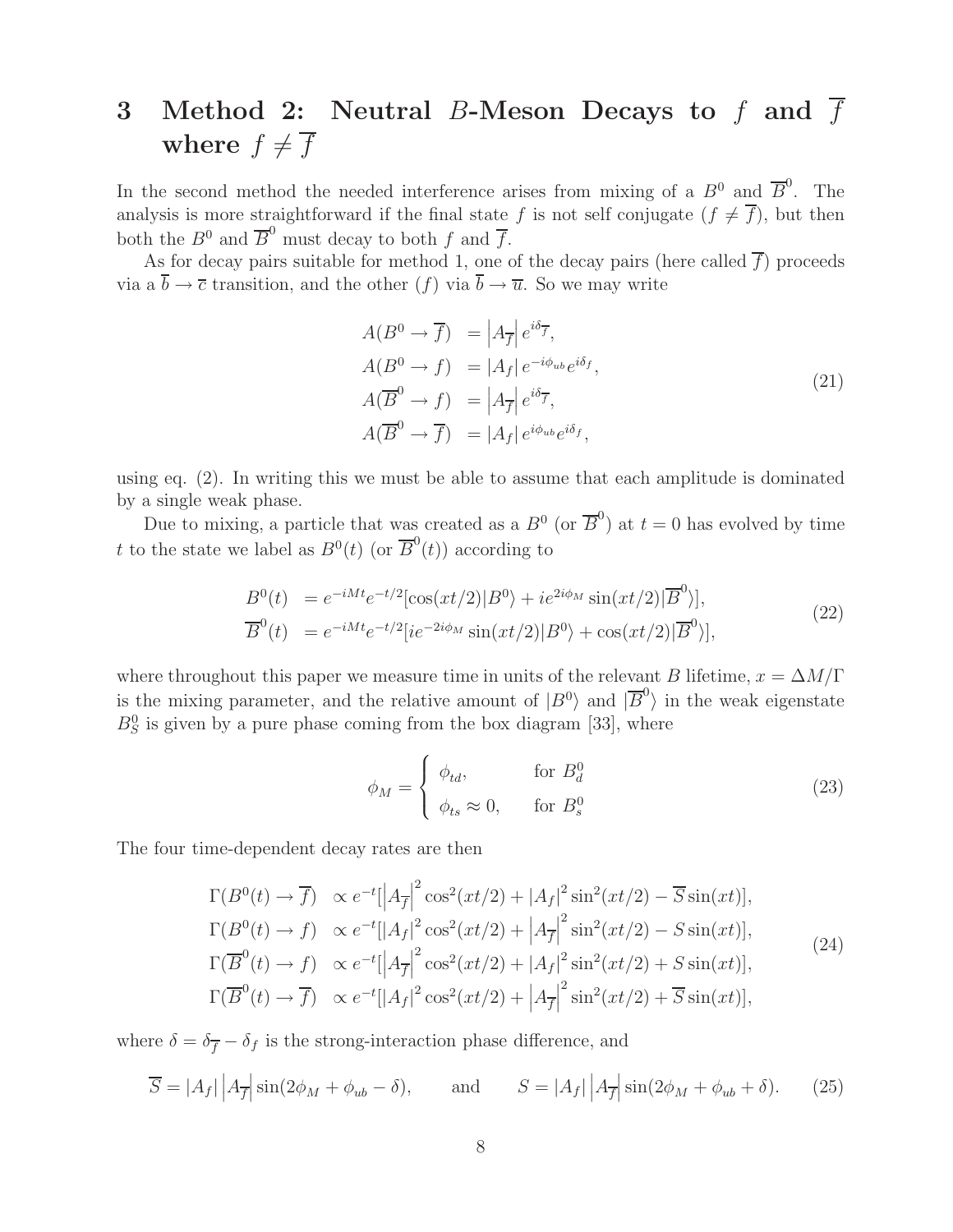For eventual Fourier analysis it is preferable to write eqs. (24) as

$$
\Gamma(B^0(t) \to \overline{f}) \propto e^{-t}[K + C\cos(xt) - \overline{S}\sin(xt)],
$$
  
\n
$$
\Gamma(B^0(t) \to f) \propto e^{-t}[K - C\cos(xt) - S\sin(xt)],
$$
  
\n
$$
\Gamma(\overline{B}^0(t) \to f) \propto e^{-t}[K + C\cos(xt) + S\sin(xt)],
$$
  
\n
$$
\Gamma(\overline{B}^0(t) \to \overline{f}) \propto e^{-t}[K - C\cos(xt) + \overline{S}\sin(xt)],
$$
\n(26)

where

$$
K = (\left| A_{\overline{f}} \right|^2 + \left| A_f \right|^2)/2, \quad \text{and} \quad C = (\left| A_{\overline{f}} \right|^2 - \left| A_f \right|^2)/2. \tag{27}
$$

From measurement of these four time-dependent decay rates one deduces the four quantities  $|A_f|$ ,  $|A_{\overline{f}}|$ ,  $\sin(2\phi_M + \phi_{ub} + \delta)$ , and  $\sin(2\phi_M + \phi_{ub} - \delta)$ . Thus we can measure  $|\pi/2 - 2\phi_M - \phi_{ub} \pm \delta|$  and thereby determine  $2\phi_M + \phi_{ub}$  up to a fourfold ambiguity:

$$
2\phi_M + \phi_{ub} = \frac{\pi \pm |\pi/2 - 2\phi_M - \phi_{ub} + \delta| \pm |\pi/2 - 2\phi_M - \phi_{ub} \pm \delta|}{2}.
$$
 (28)

As for method 1, the use of four rate measurements permits the weak phase  $2\phi_M + \phi_{ub}$  to be extracted even when the strong phase difference  $\delta$  vanishes.

To carry out the above analysis we must know for each decay whether the B was created as a  $B^0$  or a  $\overline{B}^0$ . The decays are not self tagging since both  $B^0$  and  $\overline{B}^0$  can decay to both f and  $\overline{f}$ , so in method 2 (as well as methods 3-6) one must tag the particle/antiparticle character of the second  $B$  in the event. As that  $B$  may also be subject to mixing, a dilution of the statistical power of the method results. In particular, it is well-known that at an  $e^+e^$ collider when the B- $\overline{B}$  pair is produced in a C(odd) state the interesting terms in  $\sin(xt)$  in eqs.  $(28)$  cannot be measured unless the B's have relativistic velocity in the lab frame. This 'penalty' due to mixing can only be overcome by use of an asymmetric  $e^+e^-$  collider if the center-of-mass energy is that of the  $\Upsilon(4S)$ .

From Tables 3 and 4 of the Appendix we find that there are 4 candidate decays pairs for implementing method 2:

$$
B_d^0 \to \begin{cases} D^-\pi^+ & [I_F, \text{ IV}_F] \\ D^+\pi^- & [I_D, \text{ IV}_D] \end{cases}, \qquad \begin{cases} D_s^-K^+ & [I V_F] \\ D_s^+K^- & [I V_D] \end{cases}, \\ B_s^0 \to \begin{cases} D_s^-K^+ & [I_S, \text{ IV}_S] \\ D_s^+K^- & [I_S, \text{ IV}_S] \end{cases}, \qquad \begin{cases} D^-\pi^+ & [I V_B] \\ D^+\pi^- & [I V_S] \end{cases}, \qquad (29)
$$

In each example the lower decay depends on the weak phase  $-\phi_{ub}$ . The type-IV W-exchange graphs (fig. 3) may well be highly suppressed compared to the type-I spectator graphs. Thus of the four candidates, only  $B_s^0 \to D_s^{\pm} K^{\mp}$  is likely to have reasonably large ( $\sim 10^{-4}$ ) branching ratios for both channels. This renders method 2 largely unsuitable for an  $e^+e^$ collider, where production of  $B_s$  mesons will be low. At a hadron collider where only allcharged daughters are used in reconstructing the  $B_s$  about 5-10% of the  $D_s$  decays will be useful. Accounting for dilutions due to mixing of the second  $B$  at a hadron collider, some  $10^8\t{-}10^9$   $B_s$  are needed to implement method 2.

If method 2 is used for the decays  $B_s^0 \to D_s^{\pm} K^{\mp}$  the weak phase that is measured in just  $\phi_{ub}$ , since the mixing phase  $\phi_M$  vanishes for  $B_s^0$ .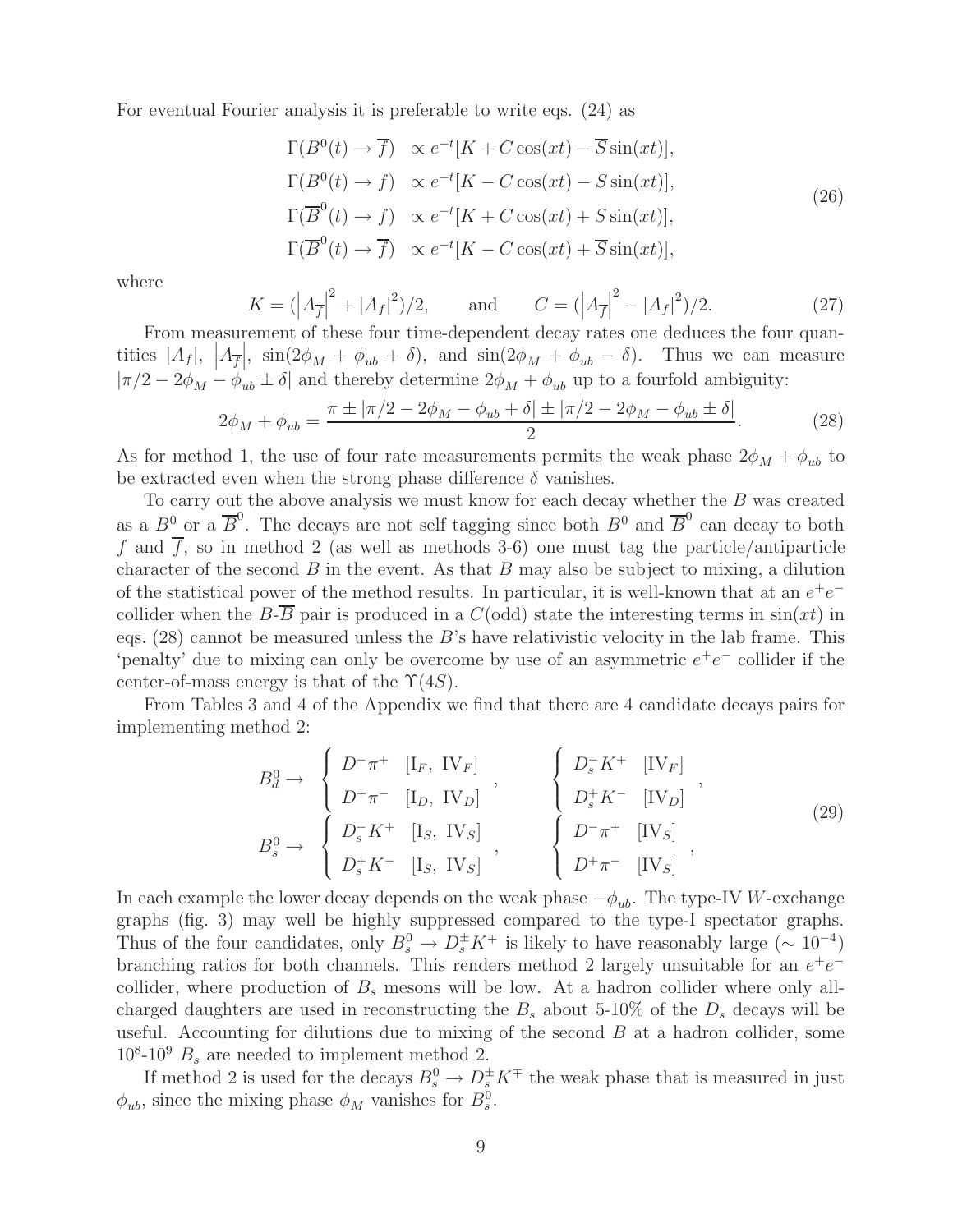# $4$  Method 3: Neutral *B*-Meson Decays to  $D^0X$ ,  $\overline{D}^0X$ , and  $D_{1,2}^0 X$  where  $X = \overline{X}$

Aspects of methods 1 and 2 are combined when a neutral B-meson decays to final state  $D^0X$ where X is self conjugate  $(X = \overline{X})$ . Now interference arises both from mixing and from the use of  $D_{1,2}^0$  channels.

Following eqs. (12-14) and (21) we write the eight related decay amplitudes as

$$
A(B^0 \to \overline{D}^0 X) = |A_{\overline{f}}| e^{i\delta_{\overline{f}}},
$$
  
\n
$$
A(B^0 \to D^0 X) = |A_f| e^{-i\phi_{ub}} e^{i\delta_f},
$$
  
\n
$$
A(\overline{B}^0 \to D^0 X) = |A_{\overline{f}}| e^{i\delta_{\overline{f}}},
$$
  
\n
$$
A(\overline{B}^0 \to \overline{D}^0 X) = |A_f| e^{i\phi_{ub}} e^{i\delta_f},
$$
  
\n
$$
A(B^0 \to D^0_{1,2} X) = (|A_f| e^{-i\phi_{ub}} e^{i\delta_f} \pm |A_{\overline{f}}| e^{i\delta_{\overline{f}}}) / \sqrt{2} \equiv A_{1,2},
$$
  
\n
$$
A(\overline{B}^0 \to D^0_{1,2} X) = (|A_{\overline{f}}| e^{i\delta_{\overline{f}}} \pm |A_f| e^{i\phi_{ub}} e^{i\delta_f}) / \sqrt{2} \equiv \overline{A}_{1,2}.
$$
  
\n(30)

Because both  $D^0 X$  and  $\overline{D}^0 X$  can be reached from both  $B^0$  and  $\overline{B}^0$ , mixing must always be taken into account. In addition to the four time-dependent decay rates given in eq. (26), there are four more involving  $D_{1,2}^0$  obtained by combining eqs. (22) and (30):

$$
\Gamma(B^{0}(t) \to D_{1,2}^{0} X) \propto e^{-t} [|A_{1,2}|^{2} \cos^{2}(xt/2) + |\overline{A}_{1,2}|^{2} \sin^{2}(xt/2) - S_{1,2} \sin(xt)],
$$
\n
$$
= e^{-t} [K_{1,2} - C_{1,2} \cos(xt) - S_{1,2} \sin(xt)],
$$
\n
$$
\Gamma(\overline{B}^{0}(t) \to D_{1,2}^{0} X) \propto e^{-t} [|\overline{A}_{1,2}|^{2} \cos^{2}(xt/2) + |A_{1,2}|^{2} \sin^{2}(xt/2) + S_{1,2} \sin(xt)],
$$
\n
$$
= e^{-t} [K_{1,2} + C_{1,2} \cos(xt) + S_{1,2} \sin(xt)],
$$
\n(31)

where

$$
|A_{1,2}|^2 = (|A_f|^2 + |A_f|^2)/2 \pm |A_f| |\cos(\phi_{ub} + \delta),
$$
  
\n
$$
|\overline{A}_{1,2}|^2 = (|A_f|^2 + |A_f|^2)/2 \pm |A_f| |A_f| |\cos(\phi_{ub} - \delta),
$$
  
\n
$$
K_{1,2} = (|A_f|^2 + |A_f|^2)/2 \pm |A_f| |A_f| |\cos \phi_{ub} \cos \delta,
$$
  
\n
$$
C_{1,2} = \pm |A_f| |A_f| |\sin \phi_{ub} \sin \delta,
$$
  
\n
$$
S_{1,2} = 2 |A_f| |A_f| |\sin(2\phi_M + \phi_{ub}) \cos \delta \pm |A_f|^2 \sin 2(\phi_M + \phi_{ub}) \pm |A_f|^2 \sin 2\phi_M,
$$
\n(32)

and  $\delta = \delta_{\overline{f}} - \delta_f$  is the strong-interaction phase difference.

From analysis of the four time-dependent rates (26) we deduce  $|A_f|$ ,  $|A_{\overline{f}}|$ ,  $\sin(2\phi_M +$  $\phi_{ub} + \delta$ ) and sin(2 $\phi_M + \phi_{ub} - \delta$ ). Then from the coefficients  $K_{1,2}$  and  $C_{1,2}$  of eqs. (31) we also extract  $\cos \phi_{ub} \cos \delta$  and  $\sin \phi_{ub} \sin \delta$ . Finally, from the coefficient of  $\sin(xt)$  we can extract  $\sin(2\phi_M + \phi_{ub}) \cos \delta$ ,  $\sin 2(\phi_M + \phi_{ub})$  and  $\sin 2\phi_M$ .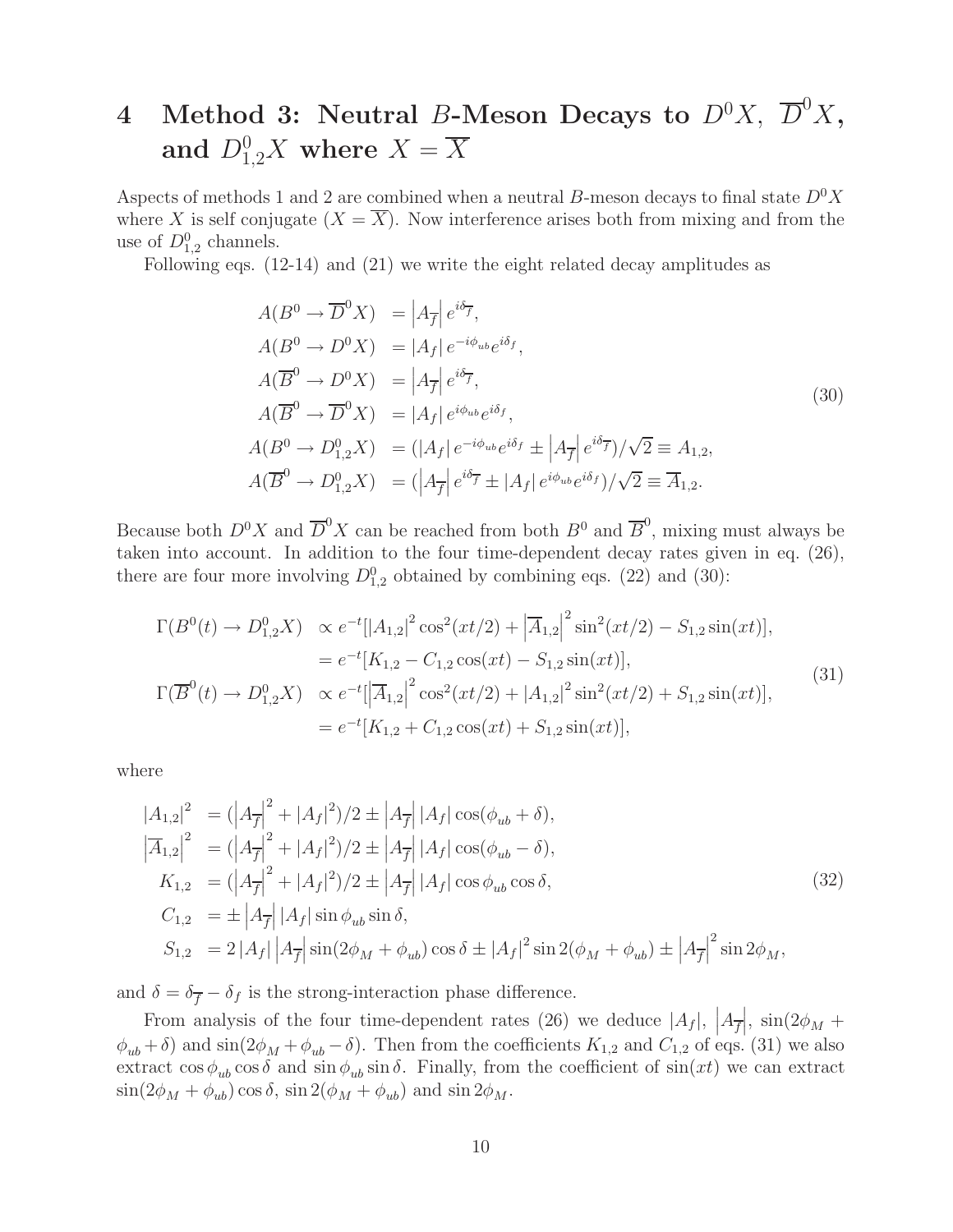Thus method 3 leads to the simultaneous measurement of  $\phi_M$ ,  $\phi_{ub}$ ,  $\phi_M + \phi_{ub}$  and  $2\phi_M + \phi_{ub}$ . In case of  $B_d^0$  mesons for which  $\phi_M = \phi_{td}$  (see eq. (23))  $\phi_{td}$  and  $\phi_{ub}$  and  $\phi_{td} + \phi_{ub}$  are measured at once. It is remarkable that all three of the phase angles of the unitarity triangle can be extracted from the analysis of a single family of  $B_d^0$  decays.

From Tables 3 and 4 of the Appendix we find that there are six candidate decays pairs for implementing method 3:

$$
B_d^0 \rightarrow \begin{cases} \overline{D}^0 K_{S,L}^0 & [\mathrm{II}_S] \\ D^0 K_{S,L}^0 & [\mathrm{II}_S] \end{cases}, \qquad \begin{cases} \overline{D}^0 \rho^0 & [\mathrm{II}_F, \mathrm{IV}_F] \\ D^0 \rho^0 & [\mathrm{II}_D, \mathrm{IV}_D] \end{cases}, \qquad \begin{cases} \overline{D}^0 J/\psi & [\mathrm{IV}_F] \\ D^0 J/\psi & [\mathrm{IV}_D] \end{cases}, \qquad \begin{cases} B^0 J/\psi & [\mathrm{IV}_F] \\ D^0 J/\psi & [\mathrm{IV}_D] \end{cases}, \qquad \begin{cases} B^0 J/\psi & [\mathrm{IV}_D] \\ D^0 J/\psi & [\mathrm{IV}_S] \end{cases} \qquad (33)
$$

In each example the lower decay depends on the weak phase  $-\phi_{ub}$ . The type-IV W-exchange graphs (fig. 3) may well be highly suppressed compared to the type-II spectator graphs, although in view of the easy trigger for  $J/\psi D$  these modes should be searched for. Among the eight candidates,  $B_d^0 \to D K_{S,L}^0$  and  $B_s^0 \to D\phi$  are the best in terms of size of the smaller branching ratio of the pair, which should be of order  $10^{-5}$ . Since a very intricate timedependent analysis is required to extract the full information from method 3, the  $B<sub>s</sub>$  decays, for which the mixing parameter  $x_s$  is expected to be 10 or more, are likely to be less useful than the  $B_d$  decays.

At a hadron collider where only all-charged daughters are used in reconstructing the  $B<sup>0</sup>$ about 1% of the  $D^0$  decays will be useful. Accounting for dilutions due to mixing of the second B at a hadron collider, some  $10^{10}$ - $10^{11}$  B's are needed to implement method 3. At an e+e<sup>−</sup> collider, result of comparable statistical precision can likely be had with one order of magnitude less B's, but still a rather large number.

## **5 Method 4: Neutral** B**-Meson Decays to** CP **Eigenstates**

The most well-known method for extracting  $CP$ -violating phases uses neutral B mesons that decay to  $CP$  eigenstates f. In this case

$$
|\overline{f}\rangle \equiv CP|f\rangle = \eta|f\rangle \quad \text{where} \quad \eta = \begin{cases} +1 & CP(\text{even}) \\ -1 & CP(\text{odd}) \end{cases} . \tag{34}
$$

The decay amplitude can be written

$$
A(B^0 \to f) = |A| e^{-i\phi_D} e^{i\delta}, \qquad (35)
$$

where  $\delta$  is a strong-interaction phase, and the weak-interaction phase  $\phi_D$  depends on whether the decay proceeds via a  $\overline{b} \to \overline{c}$  or  $\overline{u}$  transition:

$$
\phi_D = \begin{cases} \phi_{cb} = 0, & b \to c \\ \phi_{ub}, & b \to u \end{cases} . \tag{36}
$$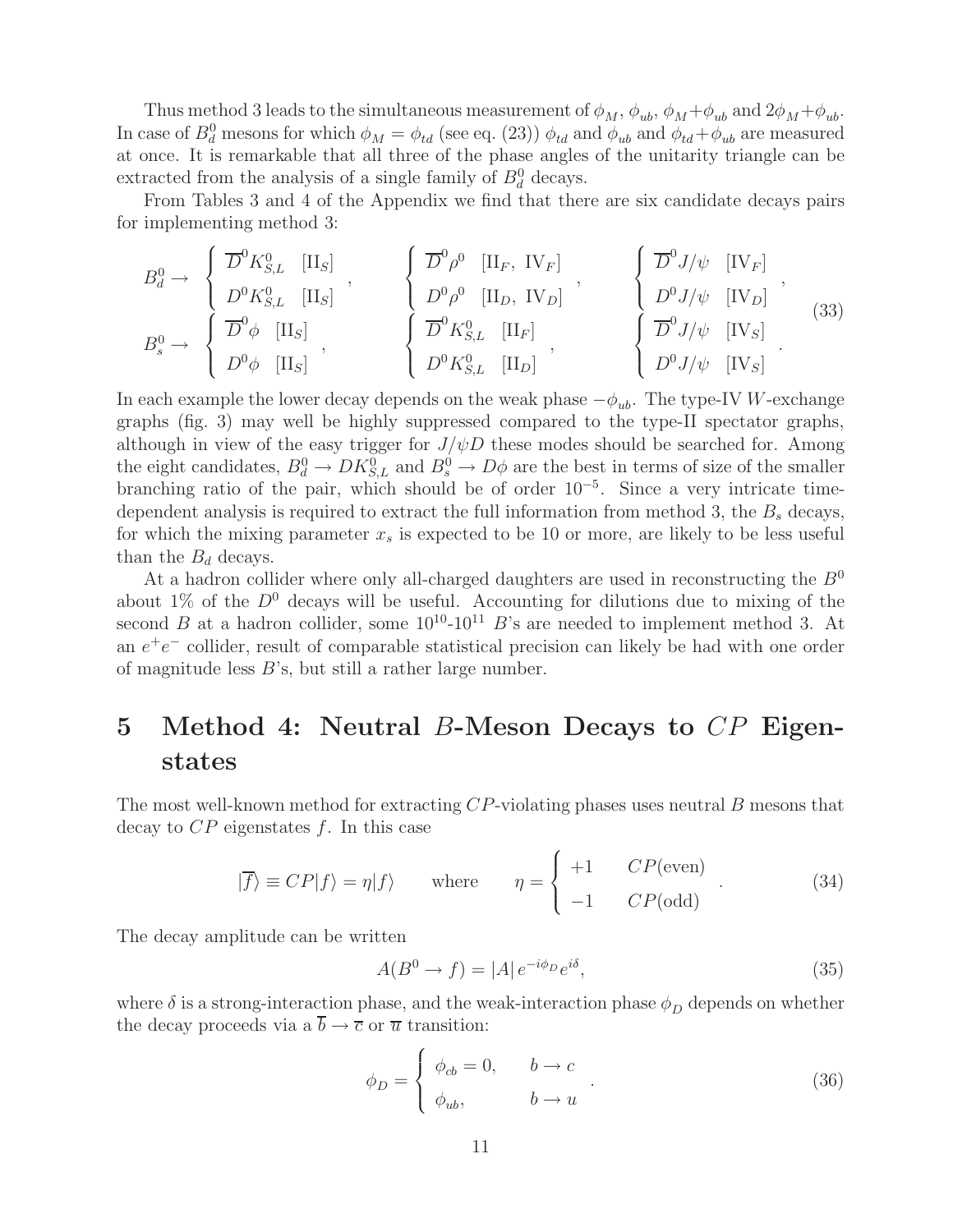Table 1: The 23 basic neutral- $B$  decays to  $CP$  eigenstates. The graphs associated with each decay mode are shown in fig. 3. The subscripts  $F, S$ , and D refer to CKM-favored (amplitude  $\propto \lambda^2$ ), -suppressed ( $\propto \lambda^3$ ), and -doublysuppressed ( $\propto \lambda^4$ ), respectively. The weak-interaction phase  $\phi_M + \phi_D$  is shown in parentheses after each graph type, where  $\phi_M$  is the phase due to mixing and  $\phi_D$  is the phase due to  $\bar{b}$ -quark decay. Penguin graphs (V-VII) are included in classes 1-4 if they lead to the same final state as the nominal graphs for that class, even though their topology is different. Classes 1a and 4a are pure penguin graphs. Within each class the modes are ranked roughly in order of decreasing branching ratio. A final-state  $\pi^0$  could be replaced by an  $\eta$ ,  $\rho^0$ ,  $\omega$ , etc., and a  $J/\psi$  could be replaced by an  $\eta_c$ ,  $\chi$ ,  $\psi'$ , etc., but final states with two spin-1 particles must be analyzed according to method 6.

| Class          |                                                                  |                                                                  | $B^0$ $\overline{b} \rightarrow \overline{q}$ Modes Graph $(\phi_M + \phi_D)$                                                                                                                                                                                                                                                                                                                                                                                                                                           |
|----------------|------------------------------------------------------------------|------------------------------------------------------------------|-------------------------------------------------------------------------------------------------------------------------------------------------------------------------------------------------------------------------------------------------------------------------------------------------------------------------------------------------------------------------------------------------------------------------------------------------------------------------------------------------------------------------|
| $\mathbf{1}$   |                                                                  | $D^+D^-$                                                         | $B_d^0$ $\overline{b} \to \overline{c}$ $J/\psi K_{S,L}^0$ $\text{II}_F(\phi_{td}), \text{VI}_F(\phi_{td})$<br>$I_S(\phi_{td}), IV_S(\phi_{td}), V_S, VII_S$<br>$J/\psi \pi^0$ II <sub>S</sub> ( $\phi_{td}$ ), VI <sub>S</sub><br>$D_s^+ D_s^ \qquad$ $\widetilde{W}_S(\phi_{td}), \widetilde{V}_S$<br>$\phi K_{S.L}^0$ $VI_F(\phi_{td}), VII_F(\phi_{td})$                                                                                                                                                            |
| $\overline{2}$ |                                                                  | $\pi^0\pi^0$                                                     | $B_d^0$ $\overline{b} \to \overline{u}$ $\pi^+\pi^ I_S(\phi_{td} + \phi_{ub}), \text{IV}_S(\phi_{td} + \phi_{ub}), \text{V}_S, \text{VII}_S$<br>$\Pi_S(\phi_{td} + \phi_{ub}), \, \text{IV}_S(\phi_{td} + \phi_{ub}), \, \text{V}_S, \, \text{VI}_S, \, \text{VII}_S$<br>$\rho^0 K_{S,L}^0$ $\qquad \text{II}_D(\phi_{td} + \phi_{ub}), \text{ VI}_F(\phi_{td}), \text{ VII}_F(\phi_{td})$<br>$D^0\overline{D}^0$ $\qquad$ $\text{IV}_S(\phi_{td} + \phi_{ub}), \text{V}_S$<br>$K^+K^ IV_S(\phi_{td} + \phi_{ub}), V_S$ |
| 3              |                                                                  |                                                                  | $B_s^0$ $\overline{b} \to \overline{u}$ $\rho^0 K_{S,L}^0$ $\text{II}_S(\phi_{ub}), \text{VI}_S(\phi_{td}), \text{VII}_S(\phi_{td})$<br>$K^+K^ I_D(\phi_{ub}), \text{IV}_D(\phi_{ub}), \text{V}_F, \text{VII}_F$<br>$\phi \pi^0$ $\qquad \qquad \Pi_D(\phi_{ub}), \text{ VI}_F$<br>$\pi^+\pi^ \qquad \qquad \text{IV}_D S(\phi_{ub}), \text{V}_F,$<br>$\pi^0 \pi^0$ $\qquad \qquad \text{IV}_D S(\phi_{ub}), \text{V}_F,$                                                                                               |
| $\overline{4}$ |                                                                  | $D^0\overline{D}^0$<br>$D^+D^-$ IV <sub>F</sub> , V <sub>F</sub> | $B_s^0$ $\overline{b} \to \overline{c}$ $D_s^+ D_s^ I_F$ , $IV_F$ , $V_F$ , $VII_F$<br>$J/\psi K_{S,L}^0$ II <sub>S</sub> , VI <sub>S</sub> $(\phi_{td})$<br>$IV_F$ , $IV_D(\phi_{ub})$ , $V_F$ , $V_S$<br>$K^0 \overline{K}^0$ $V_F$ , $VII_F$                                                                                                                                                                                                                                                                         |
| 1a             | $B_s^0$ $\overline{b} \rightarrow \overline{s}$ $\phi K_{S.L}^0$ |                                                                  | $VI_S(\phi_{td}), VII_S(\phi_{td})$                                                                                                                                                                                                                                                                                                                                                                                                                                                                                     |
| 4a             | $B_d^0 \qquad \overline{b} \to \overline{u} \qquad \phi \pi^0$   | $K^0\overline{K}^0$                                              | $VI_S$<br>$V_S$ , VII <sub>S</sub>                                                                                                                                                                                                                                                                                                                                                                                                                                                                                      |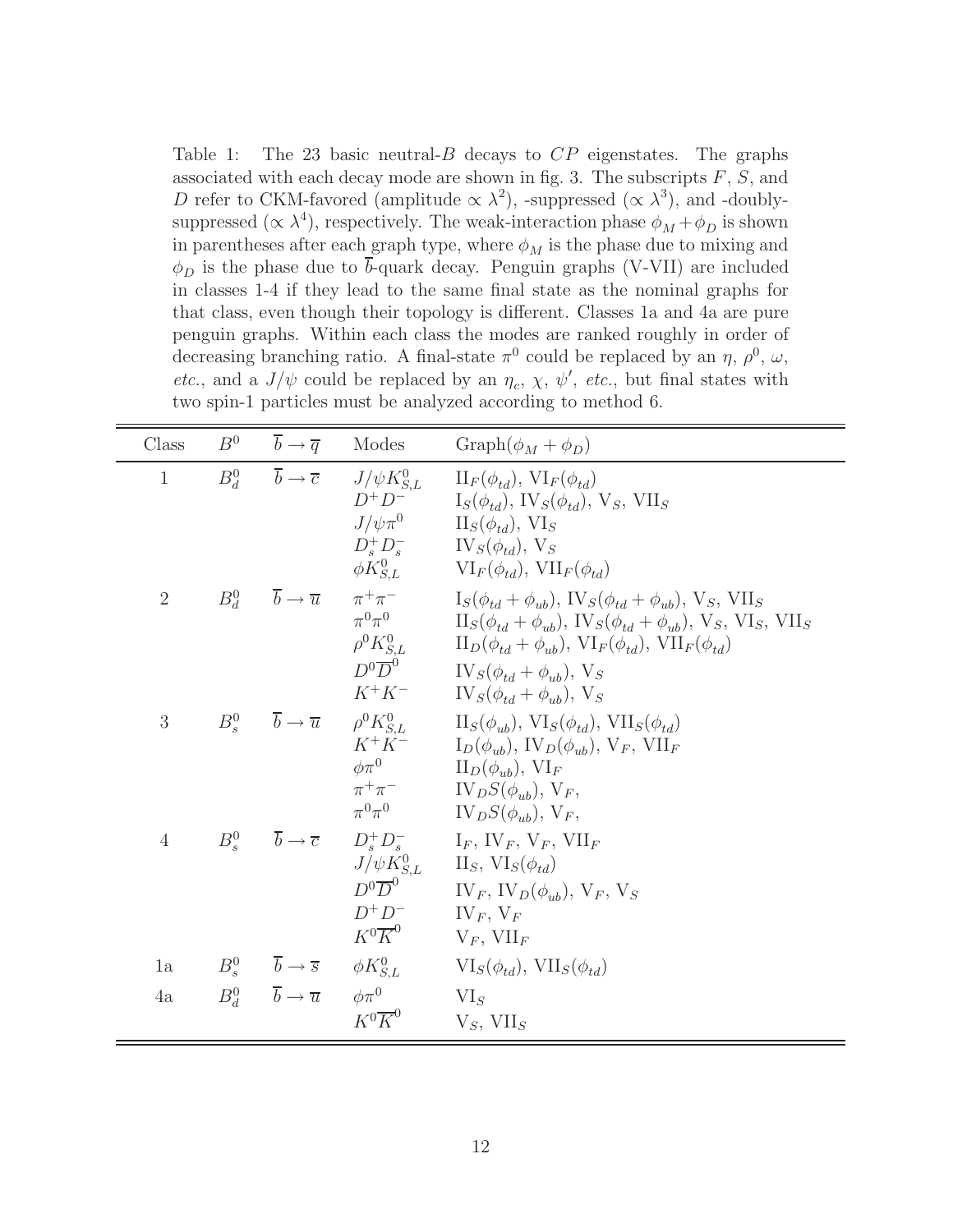Following eq. (2) we can write the amplitude for the CP-conjugate process as

$$
A(\overline{B}^0 \to \overline{f}) = \eta A(\overline{B}^0 \to f) = |A| e^{i\phi_D} e^{i\delta}, \text{ and hence } A(\overline{B}^0 \to f) = \eta |A| e^{i\phi_D} e^{i\delta}, \quad (37)
$$

using eq. (34). Combining eqs. (35-37) with (22) we arrive at the time-dependent decay rates

$$
\Gamma(B^0(t) \to f) \propto |A|^2 e^{-t} [1 - \eta \sin(xt) \sin 2(\phi_M + \phi_D)],
$$
  
\n
$$
\Gamma(\overline{B}^0(t) \to f) \propto |A|^2 e^{-t} [1 + \eta \sin(xt) \sin 2(\phi_M + \phi_D)].
$$
\n(38)

If, as we have assumed, only a single graph contributes to  $B^0 \to f$ , then there is only a single strong-interaction phase  $\delta$  in both this and the conjugate reaction  $\overline{B}^0 \to f$ . This single phase does not appear at all in the interference term in eq. (38).

Both  $\phi_M$  and  $\phi_D$  can take on two values depending on the decay considered, according to eqs. (23) and (36), so there are four classes of phase angles explored by method 4 as listed in Table 1. Classes 1, 2 and 3 provide measurements of  $\varphi_1$ ,  $\varphi_2$  and  $\varphi_3$ , respectively, of the unitarity test. Class-4 decays should show very little  $CP$  violation, but not necessarily zero, as they depend on  $V_{ts}$  which has a CP-violating phase at higher order (see eq. (8)). Any difference in the size of the CP violation between class 1 and class 2, or between class 3 and class 4 would indicate that the superweak model is not the source of that effect.

The class-1 decay  $B_d^0 \rightarrow J/\psi K_S^0$  is particularly easy to trigger on and identify, and may provide the first evidence for CP violation in the B system. The most prominent class-2 and -3 decays,  $B_d^0 \to \pi^+\pi^-$  and  $B_s^0 \to \rho^0 K_S^0$ , respectively, both have smaller branching ratios and in particular it may prove elusive to measure  $\varphi_3$  with  $B_s^0 \to \rho^0 K_S^0$ .

Another potential difficulty is that with the exception of  $B_d^0 \to J/\psi K_S^0$ , all other decays to CP eigenstates have admixtures of penguin diagrams with different weak phases than the dominant tree diagram [35]. Hence it is useful to have other procedures than method 4 to measure  $\varphi_2$  and  $\varphi_3$ .

## **6 Method 5:** B **Decays to Sets of Final States Related by Isospin**

In Table 1 we see that the decay  $B_d^0 \to \pi^+\pi^-$  that can be used to determine  $\varphi_2$  has contributions both from spectator diagrams and penguin diagrams. However, the penguin diagrams have no weak phase [35] in this case, and to the extent that they are significant, the measurement of  $\varphi_2$  is compromised.

By measurement of the related decays  $B_u^+ \to \pi^+\pi^0$ ,  $B_d^0 \to \pi^+\pi^-$ ,  $\pi^0\pi^0$ , the weak phase  $\varphi_2$  can be isolated from the strong phase of the penguin diagram (which latter phase is not determined). The separation is aided by the fact that the spin-0  $\pi\pi$  final states can only be in isospin  $I = 0$  or 2 states due to Bose statistics, and by the result that the penguin graphs can only lead to the  $I = 0$  states [36].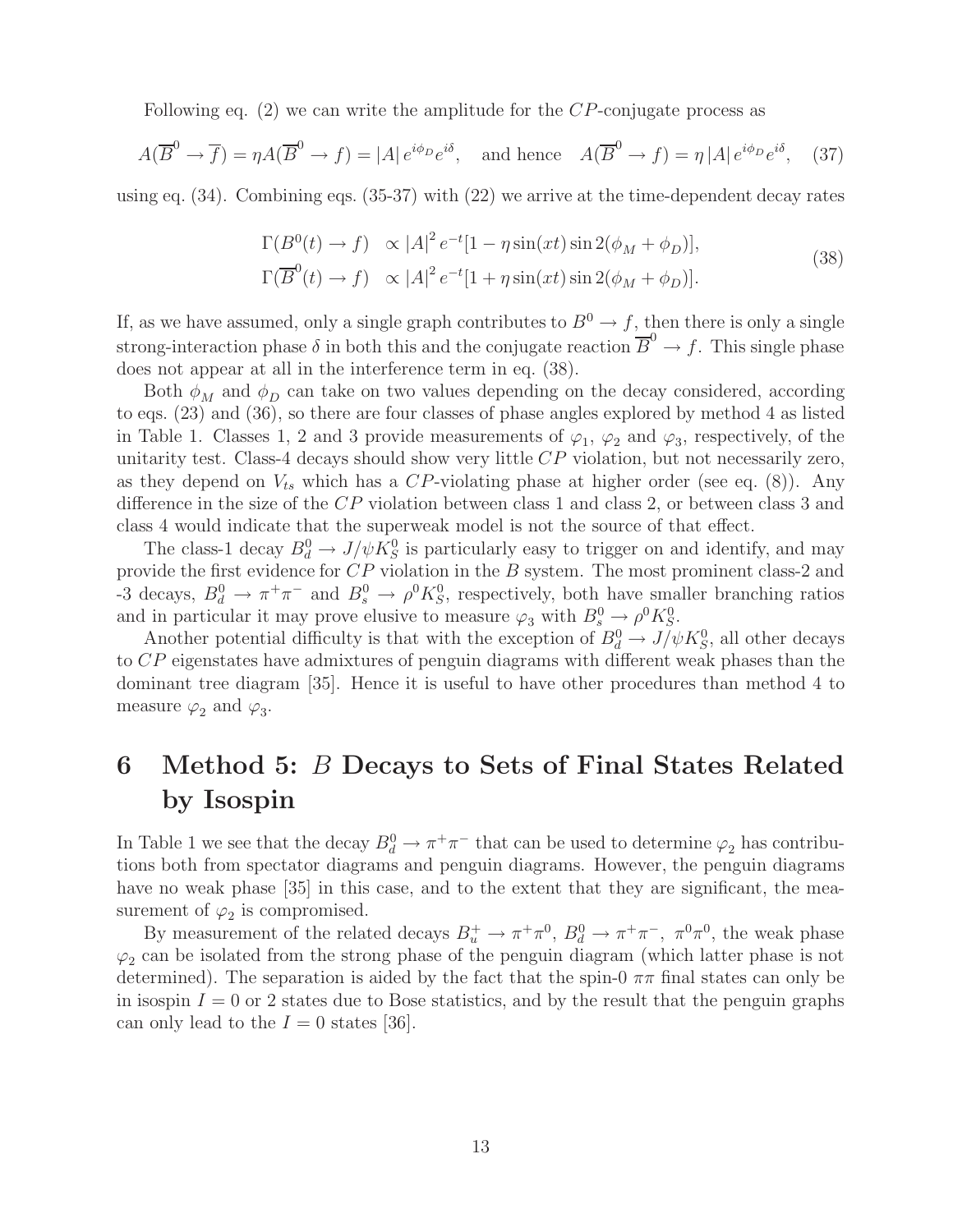The exchange-symmetric  $\pi\pi$  isospin states of interest are

$$
\sqrt{\frac{1}{2}}(|\pi^+\pi^0\rangle + |\pi^0\pi^+\rangle) = |2,1\rangle,\n\sqrt{\frac{1}{2}}(|\pi^+\pi^-\rangle + |\pi^-\pi^+\rangle) = \sqrt{\frac{1}{3}}|2,0\rangle + \sqrt{\frac{2}{3}}|0,0\rangle,\n|\pi^0\pi^0\rangle = \sqrt{\frac{2}{3}}|2,0\rangle - \sqrt{\frac{1}{3}}|0,0\rangle,\n\sqrt{\frac{1}{2}}(|\pi^-\pi^0\rangle + |\pi^0\pi^-\rangle) = |2,-1\rangle,
$$
\n(39)

via the relevant Clebsch-Gordon coefficients. The decays of a  $B_d^0 = |\frac{1}{2}, -\frac{1}{2}\rangle$  or  $B_u^+ = |\frac{1}{2}, \frac{1}{2}\rangle$  to these states involve  $\Delta I_3 = \frac{1}{2}$  which can occur via either  $\Delta I = \frac{1}{2}$  or  $\frac{3}{2}$  transitions. We the 'spurion' notation to write the weak Hamiltonian for these transitions as

$$
H_{\text{weak}} = H_{1/2}|\frac{1}{2}, \frac{1}{2}\rangle + H_{3/2}|\frac{3}{2}, \frac{1}{2}\rangle. \tag{40}
$$

Then the  $\pi\pi$  isospin states obtained in the B decays are

$$
H_{1/2}|\frac{1}{2}, \frac{1}{2}\rangle |B_d^0\rangle = \sqrt{\frac{1}{2}} H_{1/2} |1, 0\rangle + \sqrt{\frac{1}{2}} H_{1/2} |0, 0\rangle,
$$
  
\n
$$
H_{3/2}|\frac{3}{2}, \frac{1}{2}\rangle |B_d^0\rangle = \sqrt{\frac{1}{2}} H_{3/2} |2, 0\rangle + \sqrt{\frac{1}{2}} H_{3/2} |0, 0\rangle,
$$
  
\n
$$
H_{1/2}|\frac{1}{2}, \frac{1}{2}\rangle |B_u^+\rangle = H_{1/2} |1, 1\rangle,
$$
  
\n
$$
H_{3/2}|\frac{3}{2}, \frac{1}{2}\rangle |B_u^+\rangle = \sqrt{\frac{3}{4}} H_{3/2} |2, 1\rangle - \sqrt{\frac{1}{4}} H_{3/2} |1, 1\rangle.
$$
  
\n(41)

The transition amplitudes are then

$$
A(B_d^0 \to \pi^+ \pi^-) \equiv A^{+-} = \sqrt{\frac{1}{6}} \langle \pi \pi, I = 2 | H_{3/2} | B \rangle + \sqrt{\frac{1}{3}} \langle \pi \pi, I = 0 | H_{1/2} | B \rangle,
$$
  
\n
$$
A(B_d^0 \to \pi^0 \pi^0) \equiv A^{00} = \sqrt{\frac{1}{3}} \langle \pi \pi, I = 2 | H_{3/2} | B \rangle - \sqrt{\frac{1}{6}} \langle \pi \pi, I = 0 | H_{1/2} | B \rangle,
$$
  
\n
$$
A(B_u^+ \to \pi^+ \pi^0) \equiv A^{+0} = \sqrt{\frac{3}{4}} \langle \pi \pi, I = 2 | H_{3/2} | B \rangle.
$$
\n(42)

Following ref. [20] we define

$$
A_2 \equiv \sqrt{\frac{1}{12}} \langle \pi \pi, I = 2 | H_{3/2} | B \rangle, \quad \text{and} \quad A_2 \equiv -\sqrt{\frac{1}{6}} \langle \pi \pi, I = 0 | H_{1/2} | B \rangle, \tag{43}
$$

so we can write the three B-decay amplitudes (and the corresponding three  $\overline{B}$  amplitudes) as

$$
A^{+0} = 3A_2, \qquad \overline{A}^{-0} = 3\overline{A}_2, A^{+-} = \sqrt{2}(A_2 - A_0), \qquad \overline{A}^{+-} = \sqrt{2}(\overline{A}_2 - \overline{A}_0), A^{00} = 2A_2 + A_0, \qquad \overline{A}^{00} = 2\overline{A}_2 + \overline{A}_0.
$$
 (44)

Thus the six decay amplitudes are related by the two constraints

$$
\sqrt{\frac{1}{2}}A^{+-} + A^{00} = A^{+0}, \qquad \sqrt{\frac{1}{2}}A^{+-} + \overline{A}^{00} = \overline{A}^{-0}.
$$
 (45)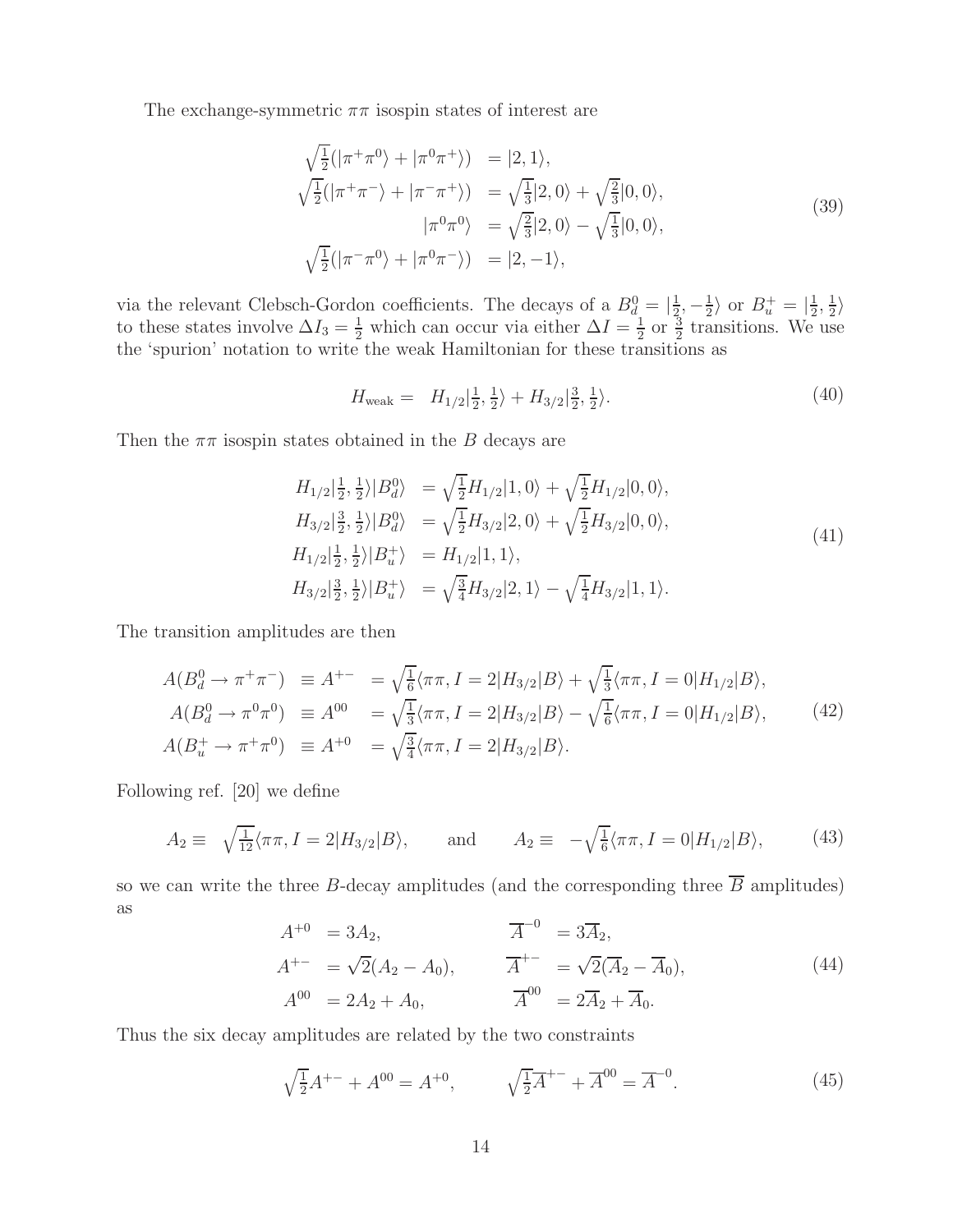As isospin amplitudes  $A_2$  and  $\overline{A}_2$  contain only spectator graphs their phase structure can be written

$$
A_2 = |A_2| e^{i\phi_2} = |A_2| e^{-i\phi_{ub}} e^{i\delta_2}, \qquad \overline{A}_2 = |A_2| e^{i\overline{\phi}_2} = |A_2| e^{i\phi_{ub}} e^{i\delta_2}, \tag{46}
$$

noting that the spectator graphs for  $A_2$  involve a  $\overline{b} \to \overline{u}$  transition, and defining  $\delta_2$  as the strong-interaction phase of the isospin-2 spectator graph. The amplitudes  $A_0$  (later written  $|A_0|e^{i\phi_0}$  and  $\overline{A}_0$  (=  $|\overline{A}_0|e^{i\overline{\phi}_0}$ ) contain both spectator and penguin graphs, but it will not be possible to separate these amplitudes in this analysis, so we do not write the equivalent of eq. (46) for them.

The decay rates are

$$
\Gamma(B^+ \to \pi^+ \pi^0) = \Gamma(B^- \to \pi^- \pi^0) \propto |A_2|^2,
$$
  
\n
$$
\Gamma(B^0(t) \to \pi^+ \pi^-) \propto e^{-t}[K^{+-} - C^{+-} \cos(xt) - S^{+-} \sin(xt)],
$$
  
\n
$$
\Gamma(\overline{B}^0(t) \to \pi^+ \pi^-) \propto e^{-t}[K^{+-} + C^{+-} \cos(xt) + S^{+-} \sin(xt)],
$$
  
\n
$$
\Gamma(B^0(t) \to \pi^0 \pi^0) \propto e^{-t}[K^{00} - C^{00} \cos(xt) - S^{00} \sin(xt)],
$$
  
\n
$$
\Gamma(\overline{B}^0(t) \to \pi^0 \pi^0) \propto e^{-t}[K^{00} + C^{00} \cos(xt) + S^{00} \sin(xt)],
$$
\n(47)

using eq. (22) and defining

$$
K^{+-} = (|\overline{A}^{+-}|^2 + |A^{+-}|^2)/2,
$$
  
\n
$$
C^{+-} = (|\overline{A}^{+-}|^2 - |A^{+-}|^2)/2,
$$
  
\n
$$
S^{+-} = \text{Im}(A^{*+-}e^{2i\phi_{td}}\overline{A}^{+-})
$$
  
\n
$$
= 2|A_2|^2 \text{Im}\left[e^{2i(\phi_{td}+\phi_{ub})}\left(1 - \frac{|A_0|}{|A_2|}e^{i(\phi_2-\phi_0)}\right)\left(1 - \frac{|\overline{A}_0|}{|A_2|}e^{-i(\overline{\phi}_2-\overline{\phi}_0)}\right)\right],
$$
  
\n
$$
K^{00} = (|\overline{A}^{00}|^2 + |A^{00}|^2)/2,
$$
  
\n
$$
C^{00} = (|\overline{A}^{00}|^2 - |A^{00}|^2)/2,
$$
  
\n
$$
S^{00} = \text{Im}(A^{*00}e^{2i\phi_{td}}\overline{A}^{00})
$$
  
\n
$$
= 4|A_2|^2 \text{Im}\left[e^{2i(\phi_{td}+\phi_{ub})}\left(1 + \frac{1}{2}\frac{|A_0|}{|A_2|}e^{i(\phi_2-\phi_0)}\right)\left(1 + \frac{1}{2}\frac{|\overline{A}_0|}{|A_2|}e^{-i(\overline{\phi}_2-\overline{\phi}_0)}\right)\right],
$$
\n(48)

where we have used eqs.  $(44)$  in obtaining the second forms for the coefficients S.

Assuming the Fourier analysis of the time-dependent neutral B-decays rates (47) can be performed, the coefficients K and C determine the magnitudes  $|A^{+-}|$ ,  $|$  $\overline{A}^{+-}\Big|, |A^{00}|$  and  $\begin{array}{c} \begin{array}{c} \begin{array}{c} \end{array} \\ \begin{array}{c} \end{array} \end{array} \end{array}$  $\overline{A}^{00}$ . From  $\Gamma(B^{\pm} \to \pi^{\pm} \pi^0)$  we know  $|A^{+0}| =$  $\overline{A}^{-0}$  =  $|A_2|$ . Thus the magnitudes of all six quantities in the constraint equations (45) are known. Interpreting these constraints as triangles in the complex plane as shown in fig. 2, we can calculate the phase differences  $\left|\phi_2 - \phi^{+-}\right|, \left|\phi_2 - \phi^{00}\right|, \left|\overline{\phi}_2 - \overline{\phi}^{+-}\right|$  and  $\left|\overline{\phi}_2 - \overline{\phi}^{00}\right|$  using the cosine law. Then using the second (or third) of eqs. (44) we can calculate  $|A_0|, |\phi_2 - \phi_0|, |\overline{A}_0|$  and  $|\overline{\phi}_2 - \overline{\phi}_0|$ .

Thus we know the magnitudes of all quantities appearing in the expressions for  $S^{+-}$  and  $S^{00}$ , but there remains a fourfold ambiguity as to the phase, since only the absolute values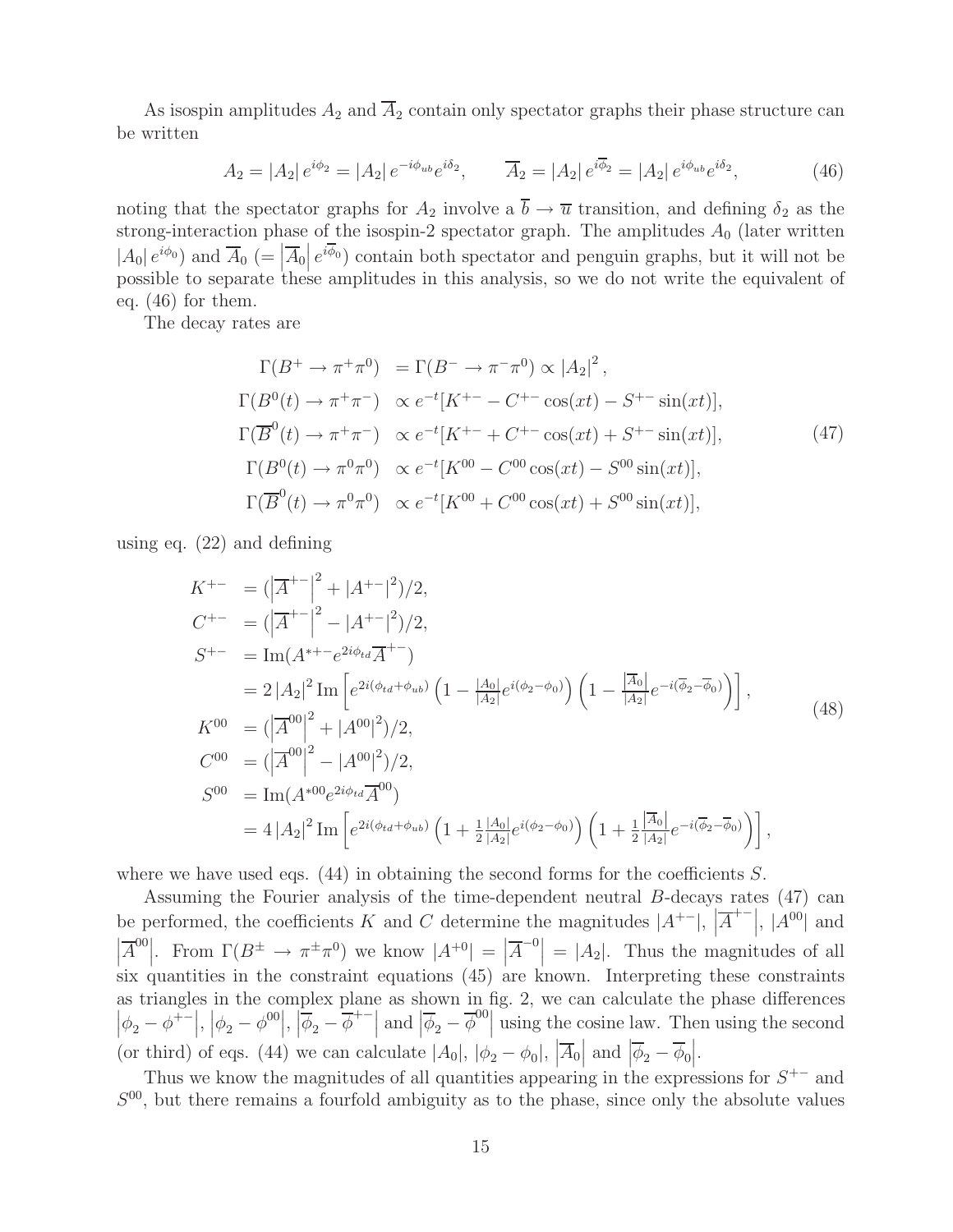

Figure 2: Temp

of  $\phi_2 - \phi_0$  and  $\overline{\phi}_2 - \overline{\phi}_0$  have been determined. Therefore we can obtain two sets of four solutions for  $\sin 2(\phi_{td} + \phi_{ub}) = \sin 2\varphi_2$ . The true solution should be the only common value in both sets. In principle this method removes the uncertainty in the measurement of  $\varphi_2$ due to penguin graphs.

In practice method 5 will be difficult to implement. The spectator graph for  $B_d^0 \to \pi^0 \pi^0$  is type-II, color-suppressed so the branching ratio may well be an order of magnitude smaller than that for  $B_d^0 \to \pi^+\pi^-$ . As method 5 depends heavily on reconstruction of B decays with final-state  $\pi^{0}$ 's for which no secondary-vertex information will be available, it may be impossible to implement it at a hadron collider and it will be experimentally challenging at an  $e^+e^-$  collider. Searches for other final states than  $\pi\pi$  for use with the isospin method have, however, not yielded any better candidate thus far [21, 22, 23].

## **7 Method 6: Angular Analysis of** B **Decays to Mixtures of** CP **Eigenstates**

When applying method 4 to neutral B-mesons decays to CP eigenstates we cannot immediately use self-conjugate final states that consist of a pair of vector mesons (such as  $D^{\star} \overline{D}^{\star}$ ), or of three or more mesons (such as  $J/\psi K_S^0 \pi^0$ ). Depending on whether the orbital angular momentum is even or odd the  $CP$  of the final state changes sign. If we know the fraction  $p$ of decays to the  $CP$ (even) final state we can write eq. (38) as

$$
\Gamma(B^0(t) \to f) \propto |A|^2 e^{-t} [1 + (1 - 2p) \sin(xt) \sin 2(\phi_M + \phi_D)],
$$
  
\n
$$
\Gamma(\overline{B}^0(t) \to f) \propto |A|^2 e^{-t} [1 - (1 - 2p) \sin(xt) \sin 2(\phi_M + \phi_D)],
$$
\n(49)

and a measurement of  $\sin 2(\phi_M + \phi_D)$  can be made subject to the dilution factor  $1 - 2p$ . The fraction  $p$  can in general be determined by analysis of the angular distribution of the sequential decays of the final-state mesons, as discussed in detail in ref. [28] and references therein. Such an angular analysis will require sizable event samples, perhaps an order of magnitude larger than needed for method 4.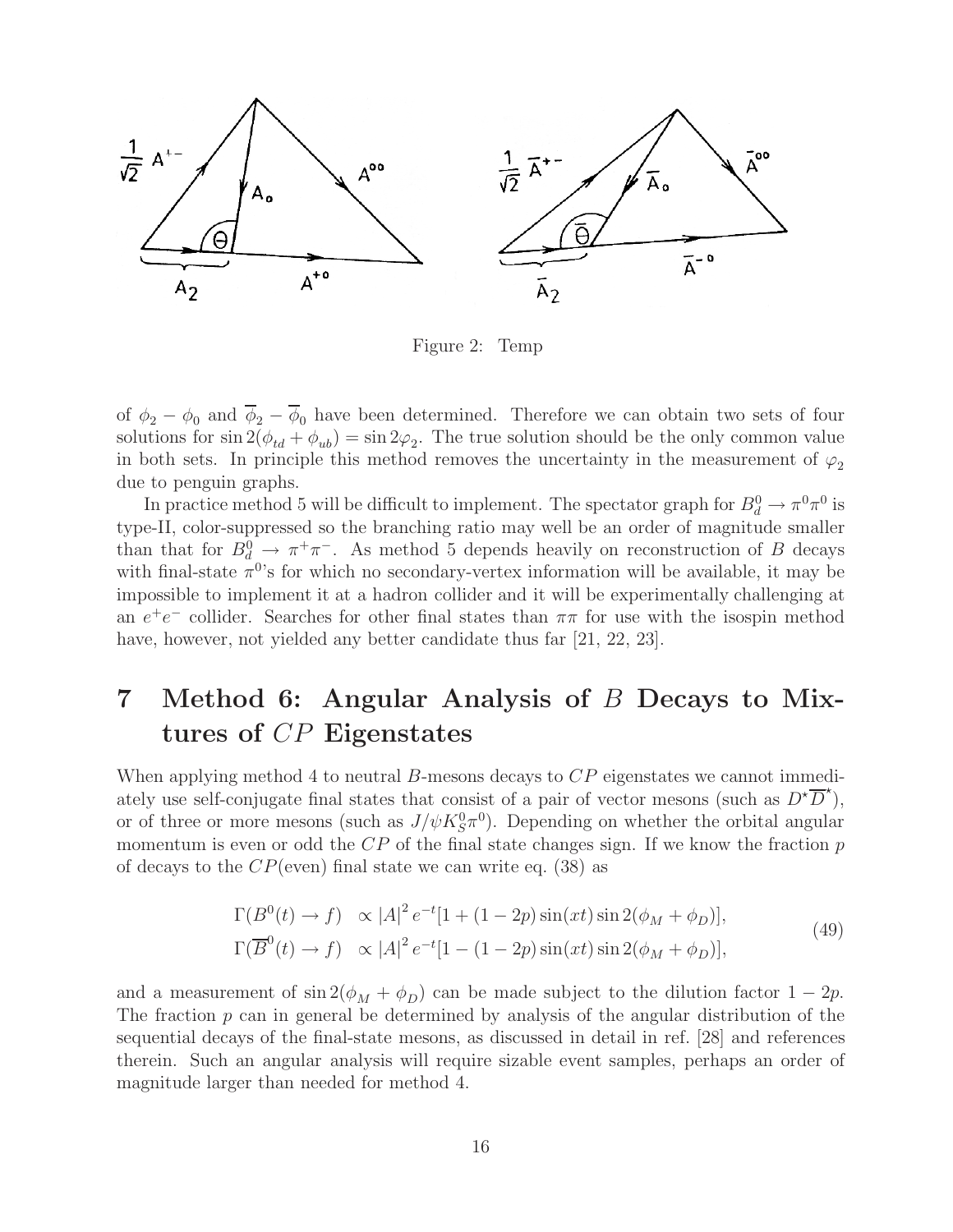A simplified angular analysis will suffice if the final state consists of a vector meson plus two spinless mesons. When all three mesons are self conjugate (such as  $J/\psi K^0_S \pi^0$ ), helicity-zero decays have definite  $CP$  and their abundance determined from a single angular distribution [27]. When the spin-0 mesons come from the decay of a spin-1 meson, and the two spin-1 mesons are each self conjugate (such as  $D^{\star 0} \rho^0$  or  $J/\psi \phi$ ), or the two vector mesons are antiparticles (such as  $D^{*+}D^{*-}$ ) the so-called transversity analysis can be used to extract p [28].

Referring to Table 1 we see that the most interesting candidates for angular analysis are the decays  $B_d^0 \to J/\psi K_S^0 \pi^0$  and  $D^{\star+} D^{\star-}$  from class 1,  $B_d^0 \to \rho^+ \rho^-$  and  $\rho^0 \rho^0$  from class 2,  $B_s^0 \to \rho^0 K_S^0 \pi^0$  from class 3, and  $B_s^0 \to D_s^{*+} D_s^{*-}$  and  $J/\psi \phi$  from class 4. It is notable that most of these decays require photon detection.

### **8 Appendix: Nonleptonic Decay Modes of the** B **Mesons**

A survey of seven possible graphs describing B-meson decay indicates that the  $B<sub>u</sub>$  will have 21 basic 2-body nonleptonic decays, the  $B_d$  will have 27, the  $B_s$  will have 29, and the  $B_c$  will have 21 (see Tables 2-5). This contrasts with the case for the  $K_u$  (=  $K^+$ ) and  $K_d$  (=  $K^0$ ) which each only have 2 such decays (not all distinct!). In the B system there are 24 basic decays to  $CP$  eigenstates compared to the 2 in the K system. All 98 of the basic twobody decays of the B-meson system have all-charged final states (at some price in secondary branching fraction), while only 1 of the basic K decays is all charged.

We have not displayed the catalog of decays of the  $B_c^+$  (=  $\overline{b}c$ ), in which the charm quark decays before the b-quark, as is expected to happen in the majority of decays. Both the  $B_s$ and the  $B_c$  will be better studied at a hadron collider than at a low-energy  $e^+e^-$  collider.

The Tables refer to seven kinds of graphs, two spectator, annihilation, exchange, penguin/annihilation, and two penguin/spectator, as shown in Fig. 3. We can roughly estimate that for spectator graphs I:

CKM-favored decays have amplitudes  $\propto \lambda^2$ , and branching fractions of 10<sup>-2</sup>-10<sup>-3</sup>;

CKM-suppressed decays have amplitudes  $\propto \lambda^3$ , and branching fractions of  $3 \times 10^{-4}$ - $3 \times 10^{-5}$ ;

CKM-doubly-suppressed decays have amplitudes  $\propto \lambda^4$ , and branching fractions of 10<sup>-5</sup>- $10^{-6}$ .

Graphs II, III and IV are 'color suppressed' in that only 1/3 of the quark pairs created by the  $W$  or gluons will have the proper color to match the other final-state quark pair, and so the rates are typically suppressed by a factor of 1/10 compared to graph I at the same order in  $\lambda$ .

The annihilation graph III and the exchange graph IV are controversial and both amy be heavily suppressed.

Graphs V-VII are 'penguins,' which have yet to be observed in the laboratory. This suggests that they are suppressed by a factor of order 0.01 compared to graphs I and II at the same order in  $\lambda$ . Graphs V and VII are color-suppressed compared to graph VI. The weak phase of the amplitude for a penguin graph is  $\phi_{td}$  if the transition is  $\overline{b} \to \overline{d}$  (CKM suppressed), and 1 for  $\overline{b} \to \overline{s}$ , as discussed by London and Peccei [35].

The two-body final states listed in the Tables are representative of the particular  $q\bar{q}/q\bar{q}$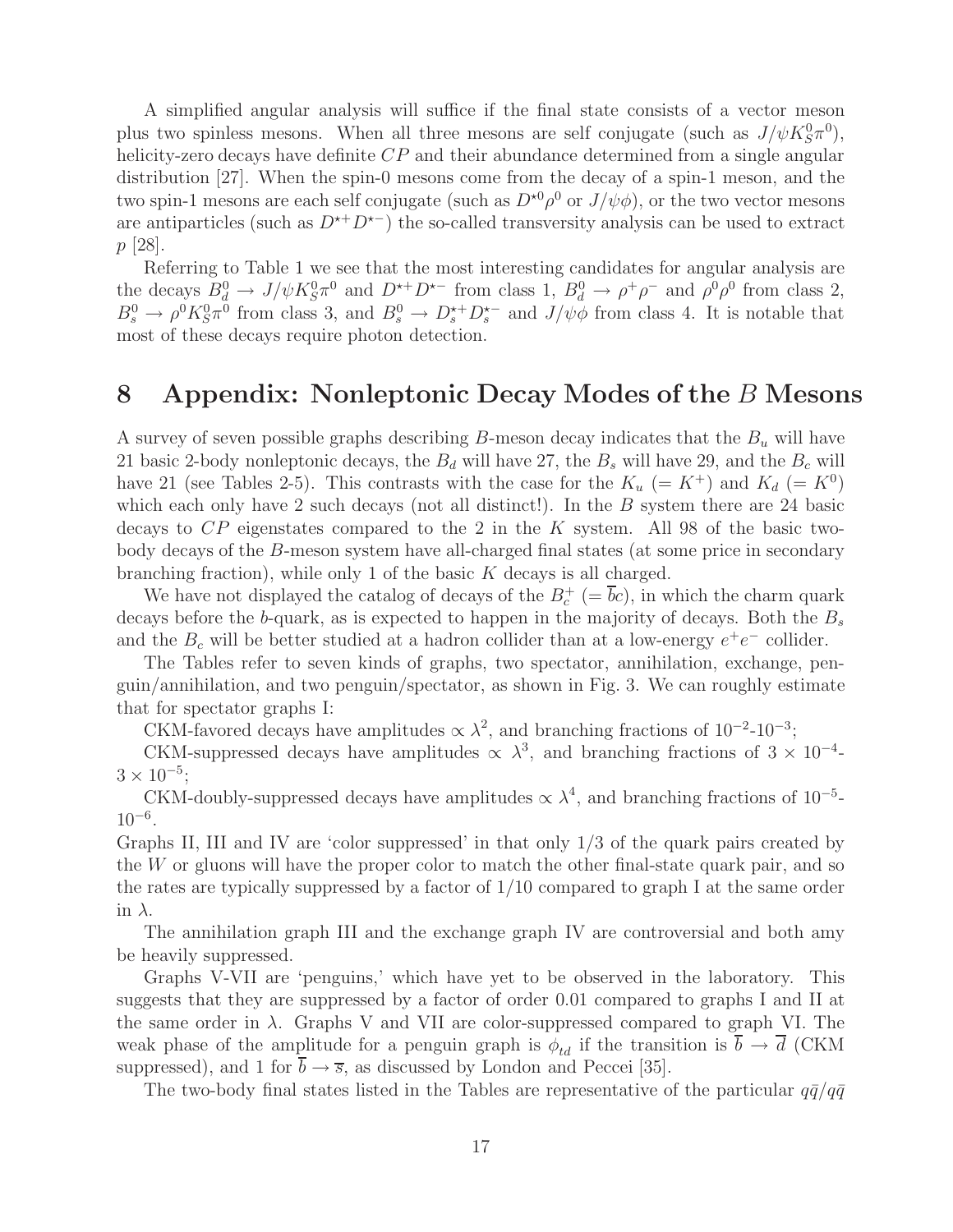

Figure 3: Seven graphs for the nonleptonic decays of B mesons.

combination for each entry. All final states could be augmented by  $n(\pi^+\pi^-)$ , with possibly larger branching fractions. Likewise, every spin-0 final-state particle could be replaced by its spin-1 partner, and vice versa. Typically the branch to the spin-1 meson will be 3 times that to the spin-0 partner.

The secondary decays used in constructing the last column of the Tables are:

For completeness will list the basic two-body nonleptonic decays of the  $D^+$ ,  $D_s^+$ , and  $D^0$ mesons in Tables 6-8.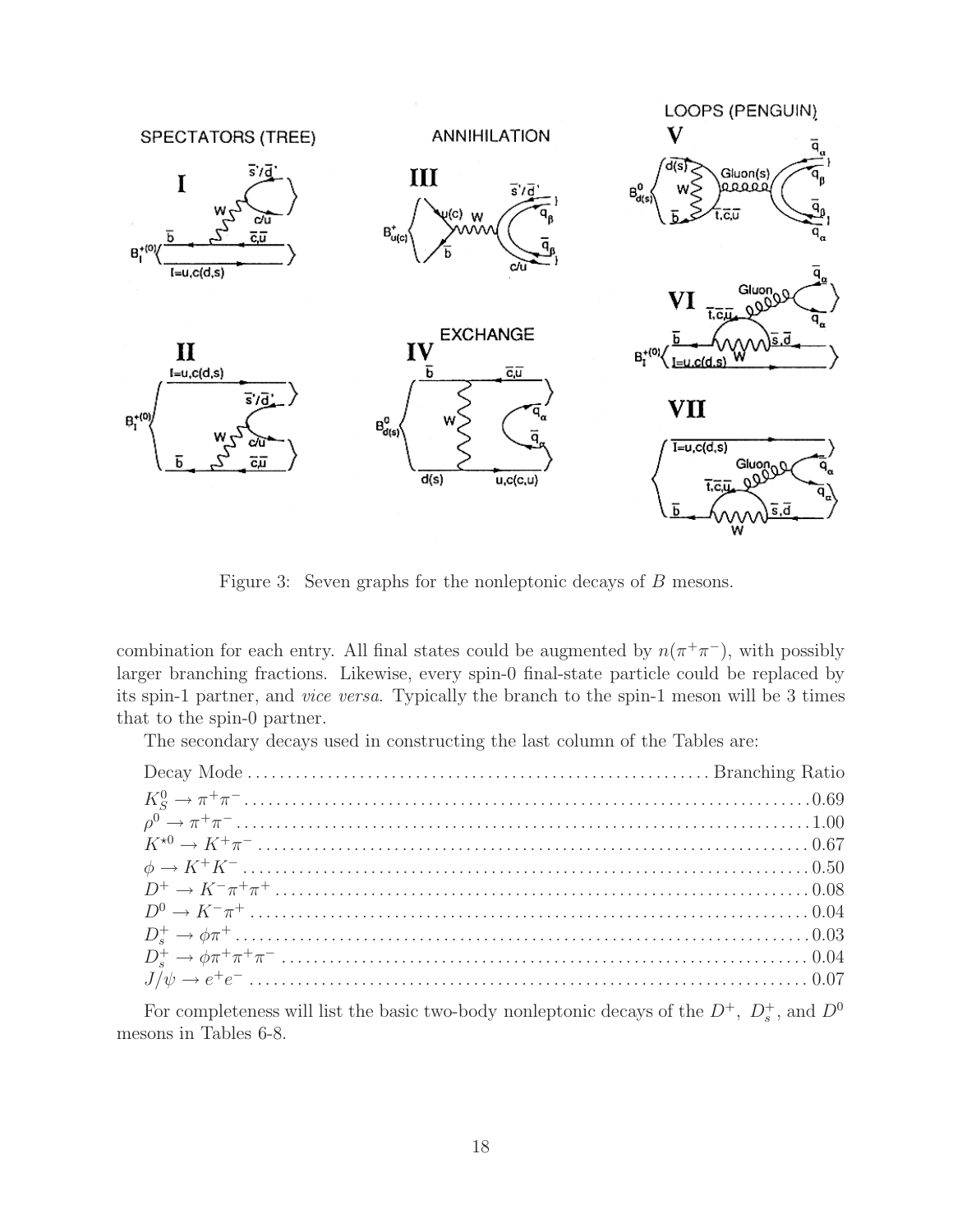Table 2: The 21 basic 2-body nonleptonic decays of the  $B_n^+$  (=  $\overline{b}u$ ). Figure 3 illustrates the seven types of graphs. The subscripts  $F$ ,  $S$ , and  $D$  to the type of graph in this and following three tables refer to CKM-favored (ampli  $\propto \lambda^2$ ), -suppressed (ampli  $\propto \lambda^3$ ), and -doublysuppressed (ampli  $\propto \lambda^4$ ), respectively. If the decay amplitude depends on a CP-violating phase, the relevant phase of a CKM matrix element is indicated in parentheses. The decay modes are listed roughly in order of decreasing branching fraction.

| Graph                                                                                                    | Final                         | Final                             | All-Charged                         |
|----------------------------------------------------------------------------------------------------------|-------------------------------|-----------------------------------|-------------------------------------|
|                                                                                                          | Quarks                        | <b>State</b>                      | Daughters                           |
| $I_F$ , $II_F$                                                                                           | $u\overline{c}/u\overline{d}$ | $\overline{D}^0 \pi^+$            | $K^{+}\pi^{-}\pi^{+}$               |
| $I_F$ , $III_D(\phi_{ub})$ , $VII_F$                                                                     | $c\overline{s}/u\overline{c}$ | $D^+_s\overline{D}^0$             | $K^+K^-\pi^+K^+\pi^-$               |
| $\mathop{\rm II}\nolimits_F, \mathop{\rm VI}\nolimits_F$                                                 | $c\overline{c}/u\overline{s}$ | $J/\psi K^+$                      | $e^+e^-K^+$                         |
| $I_S$                                                                                                    | $c\overline{s}/u\overline{u}$ | $D_s^+\rho^0$                     | $K^+K^-\pi^+\pi^+\pi^-$             |
| $I_S$ , $II_S$                                                                                           | $u\overline{c}/u\overline{s}$ | $\overline{D}^0 K^+$              | $K^+\pi^-K^+$                       |
| $I_S$ , $III_S(\phi_{ub})$ , $VII_S(\phi_{td})$                                                          | $c\overline{d}/u\overline{c}$ | $D^+\overline{D}^0$               | $K^{-}\pi^{+}\pi^{+}K^{+}\pi^{-}$   |
| $I_S(\phi_{ub}), \, \text{II}_S(\phi_{ub}), \, \text{III}_S(\phi_{ub}), \, \text{VI}_F, \, \text{VII}_F$ | $u\overline{u}/u\overline{d}$ | $\rho^0 \pi^+$                    | $\pi^+\pi^-\pi^+$                   |
| $II_S$ , $VI_S(\phi_{td})$                                                                               | $c\overline{c}/u\overline{d}$ | $J/\psi\pi^+$                     | $e^+e^-\pi^+$                       |
| $\text{II}_S(\phi_{ub}), \text{III}_S(\phi_{ub})$                                                        | $c\overline{u}/u\overline{s}$ | $D^0 K^+$                         | $K^{-}\pi^{+}K^{+}$                 |
| $\Pi_D(\phi_{ub}), \Pi_D(\phi_{ub}), \Pi\Pi_D(\phi_{ub}), \text{ VI}_F, \text{ VII}_F$                   | $u\overline{u}/u\overline{s}$ | $\rho^0 K^+$                      | $\pi^{+}\pi^{-}K^{+}$               |
| $I_D(\phi_{ub}), III_D(\phi_{ub})$                                                                       | $c\overline{d}/u\overline{u}$ | $D^+\rho^0$                       | $K^{-}\pi^{+}\pi^{+}\pi^{+}\pi^{-}$ |
| $\text{II}_D(\phi_{ub}), \text{III}_D(\phi_{ub})$                                                        | $c\overline{u}/u\overline{d}$ | $D^0\pi^+$                        | $K^{-}\pi^{+}\pi^{+}$               |
| $\mathrm{III}_S(\phi_{ub}), \mathrm{VII}_S(\phi_{td})$                                                   | $u\overline{s}/s\overline{d}$ | $K^+\overline{K}^{*0}$            | $K^+K^-\pi^+$                       |
| $\mathrm{III}_S(\phi_{ub})$                                                                              | $c\overline{d}/d\overline{s}$ | $D^+K^{\star0}$                   | $K^{-}\pi^{+}\pi^{+}K^{+}\pi^{-}$   |
| $\mathrm{III}_S(\phi_{ub})$                                                                              | $c\overline{s}/s\overline{s}$ | $D^+_s\phi$                       | $K^+K^-\pi^+K^+K^-$                 |
| $\mathrm{III}_S(\phi_{ub})$                                                                              | $c\overline{c}/c\overline{s}$ | $J/\psi D_s^+$                    | $e^+e^-K^+K^-\pi^+$                 |
| $III_D(\phi_{ub}), VII_F$                                                                                | $d\overline{s}/u\overline{d}$ | $K^{\star 0} \pi^+$               | $K^{+}\pi^{-}\pi^{+}$               |
| $\text{III}_D(\phi_{ub}), \text{VI}_F, \text{VII}_F$                                                     | $s\overline{s}/u\overline{s}$ | $\phi K^+$                        | $K^+K^-K^+$                         |
| $\mathrm{III}_D(\phi_{ub})$                                                                              | $c\overline{s}/s\overline{d}$ | $D^+_{\ast}\overline{K}^{\star0}$ | $K^+K^-\pi^+K^-\pi^+$               |
| $\text{III}_D(\phi_{ub})$                                                                                | $c\overline{c}/c\overline{d}$ | $J/\psi D^+$                      | $e^+e^-K^-\pi^+\pi^+$               |
| $VI_S(\phi_{td})$                                                                                        | $s\overline{s}/u\overline{d}$ | $\phi\pi^+$                       | $K^+K^-\pi^+$                       |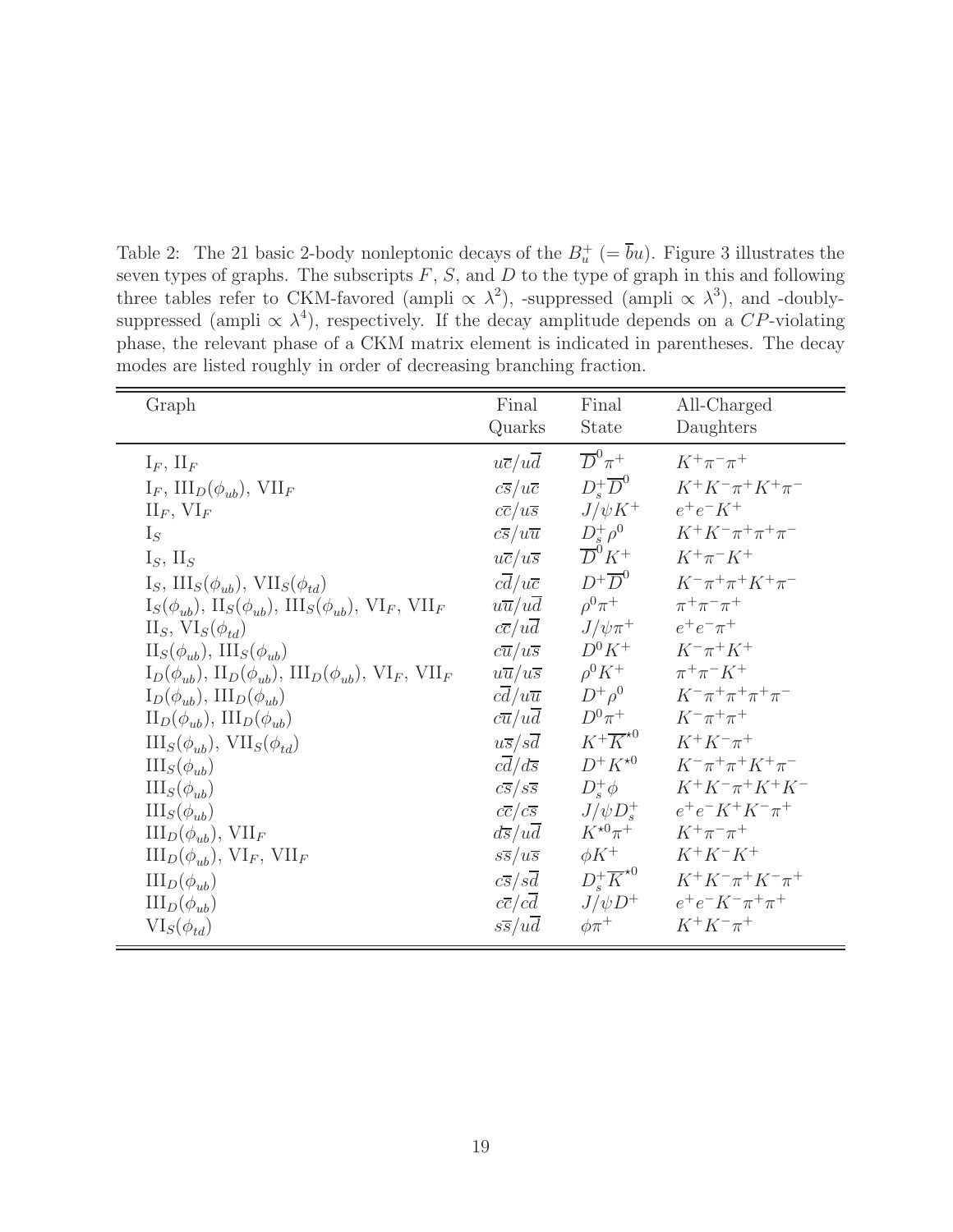Table 3: The 27 basic 2-body nonleptonic decays of the  $B_d^0$  (=  $\bar{b}d$ ). The numbers in the 'CP Eigenstate' column refer to the classification described in sec. 1.3 regarding the relevant CKM phases governing the decay asymmetries. Graphs leading to CP eigenstates includes a phase factor in  $\phi_{td}$  due to mixing. However, in penguin graphs with  $\overline{b} \to \overline{d}$  transitions to  $\overline{CP}$  eigenstates, the two phase factors in  $\phi_{td}$  cancel.

| Graph                                                                                      | Final                         | Final                             | CP             | All-Charged                              |
|--------------------------------------------------------------------------------------------|-------------------------------|-----------------------------------|----------------|------------------------------------------|
|                                                                                            | Quarks                        | <b>State</b>                      | Eigenstate     | Daughters                                |
| $I_F$ , IV <sub>F</sub>                                                                    | $d\overline{c}/u\overline{d}$ | $D^{-}\pi^{+}$                    |                | $K^+\pi^-\pi^-\pi^+$                     |
| $I_F$ , $VII_F$                                                                            | $c\overline{s}/d\overline{c}$ |                                   |                | $K^+K^-\pi^+K^+\pi^-\pi^-$               |
| $\prod_F$ , $\prod_F$                                                                      | $u\overline{c}/d\overline{d}$ | $\frac{D_s^+ D^-}{D^0 \rho^0}$    |                | $K^+\pi^-\pi^+\pi^-$                     |
| $\Pi_F(\phi_{td}), \, \text{VI}_F(\phi_{td})$                                              | $c\overline{c}/d\overline{s}$ | $J/\psi K_S^0$                    | $\mathbf{1}$   | $e^+e^-\pi^+\pi^-$                       |
| $I_S$                                                                                      | $d\overline{c}/u\overline{s}$ | $D^-K^+$                          |                | $K^+\pi^-\pi^-K^+$                       |
| $I_S(\phi_{td}), \text{IV}_S(\phi_{td}), \text{V}_S, \text{VII}_S$                         | $c\overline{d}/d\overline{c}$ | $D^+D^-$                          | 1, 4           | $K^{-}\pi^{+}\pi^{+}K^{+}\pi^{-}\pi^{-}$ |
| $I_S(\phi_{td} + \phi_{ub}), \text{IV}_S(\phi_{td} + \phi_{ub}), \text{V}_S, \text{VII}_S$ | $u\overline{d}/d\overline{u}$ | $\pi^+\pi^-$                      | $2,\,4$        | $\pi^+\pi^-$                             |
| $I_S(\phi_{ub})$                                                                           | $c\overline{s}/d\overline{u}$ | $D_s^+\pi^-$                      |                | $K^+K^-\pi^+\pi^-$                       |
| $\mathrm{II}_S$                                                                            | $u\overline{c}/d\overline{s}$ | $\overline{D}^0 K^{\star 0}$      |                | $K^+\pi^-K^+\pi^-$                       |
| $\text{II}_S(\phi_{ub})$                                                                   | $c\overline{u}/d\overline{s}$ | $D^0 K^{\star 0}$                 |                | $K^{-}\pi^{+}K^{+}\pi^{-}$               |
| $II_S(\phi_{td}), VI_S$                                                                    | $c\overline{c}/d\overline{d}$ | $J/\psi \rho^0$                   | 1, 4           | $e^+e^-\pi^+\pi^-$                       |
| $II_S(\phi_{td} + \phi_{ub}), IV_S(\phi_{td} + \phi_{ub}), V_S, VI_S, VII_S$               | $u\overline{u}/d\overline{d}$ | $\rho^0 \rho^0$                   | 2, 4           | $\pi^{+}\pi^{-}\pi^{+}\pi^{-}$           |
| $I_D(\phi_{ub}), \text{ VII}_F$                                                            | $u\overline{s}/d\overline{u}$ | $K^+\pi^-$                        |                | $K^+\pi^-$                               |
| $I_D(\phi_{ub}), \, IV_D(\phi_{ub})$                                                       | $c\overline{d}/d\overline{u}$ | $D^+\pi^-$                        |                | $K^{-}\pi^{+}\pi^{+}\pi^{-}$             |
| $\text{II}_D(\phi_{td} + \phi_{ub}), \text{VI}_F(\phi_{td}), \text{VII}_F(\phi_{td})$      | $u\overline{u}/d\overline{s}$ | $\rho^0 K_S^0$                    | 2, 1           | $\pi^{+}\pi^{-}\pi^{+}\pi^{-}$           |
| $\Pi_D(\phi_{ub}), \, \text{IV}_D(\phi_{ub})$                                              | $c\overline{u}/d\overline{d}$ | $D^0\rho^0$                       |                | $K^{-}\pi^{+}\pi^{+}\pi^{-}$             |
| $IV_F$                                                                                     | $s\overline{c}/u\overline{s}$ | $D_s^- K^+$                       |                | $K^+K^-\pi^-K^+$                         |
| $IV_F$                                                                                     | $c\overline{c}/u\overline{c}$ | $J/\psi \overline{D}^0$           |                | $e^+e^-K^+\pi^-$                         |
| $IV_S(\phi_{td} + \phi_{ub}), V_S$                                                         | $c\overline{u}/u\overline{c}$ | $D^0\overline{D}^0$               | 2, 4           | $K^{-} \pi^{+} K^{+} \pi^{-}$            |
| $IV_S(\phi_{td}), V_S$                                                                     | $c\overline{s}/s\overline{c}$ | $D_s^+D_s^-$                      | 1, 4           | $K^+K^-\pi^+K^+K^-\pi^-$                 |
| $IV_S(\phi_{td} + \phi_{ub}), V_S$                                                         | $u\overline{s}/s\overline{u}$ | $K^+K^-$                          | 2, 4           | $K^+K^-$                                 |
| $IV_D(\phi_{ub})$                                                                          | $c\overline{s}/s\overline{u}$ | $D_s^+ K^-$                       |                | $K^+K^-\pi^+K^-$                         |
| $IV_D(\phi_{ub})$                                                                          | $c\overline{c}/c\overline{u}$ | $J/\psi D^0$                      |                | $e^+e^-K^-\pi^+$                         |
| $\text{VI}_F(\phi_{td}), \text{VII}_F(\phi_{td})$                                          | $s\overline{s}/d\overline{s}$ | $\phi K_S^0$                      | $\mathbf{1}$   | $K^+K^-\pi^+\pi^-$                       |
| $V_S$                                                                                      | $s\overline{s}/s\overline{s}$ | $\phi\phi$                        | $\overline{4}$ | $K^+K^-K^+K^-$                           |
| $VI_S$                                                                                     | $s\overline{s}/d\overline{d}$ | $\phi \rho^0$                     | $\overline{4}$ | $K^+K^-\pi^+\pi^-$                       |
| $V_S$ , VII <sub>S</sub>                                                                   | $s\overline{d}/d\overline{s}$ | $\overline{K}^{\star0}K^{\star0}$ | $\overline{4}$ | $K^{-}\pi^{+}K^{+}\pi^{-}$               |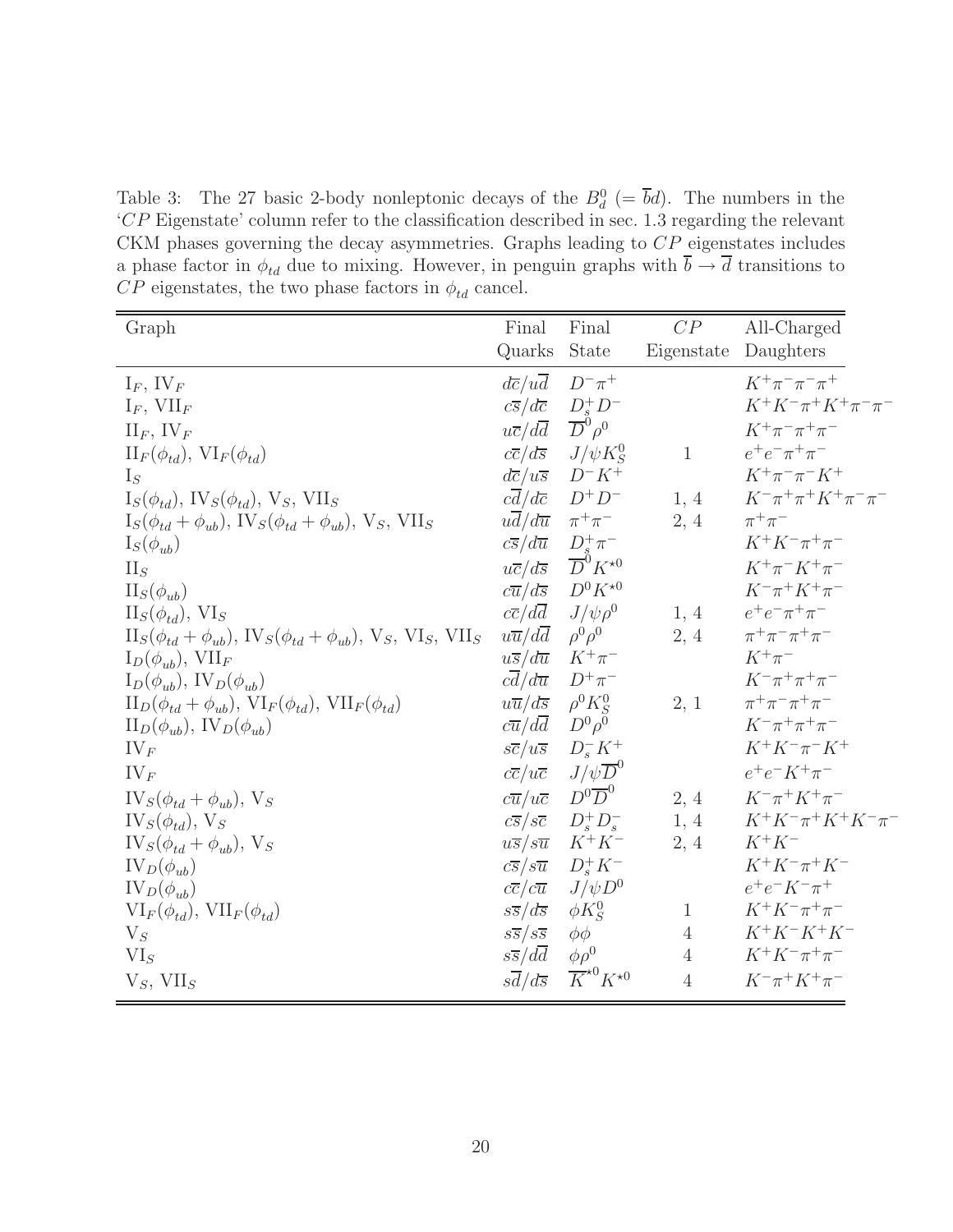| Graph                                                                       | Final                         | Final                                                                     | CP             | All-Charged                     |
|-----------------------------------------------------------------------------|-------------------------------|---------------------------------------------------------------------------|----------------|---------------------------------|
|                                                                             | Quarks                        | State                                                                     | Eigenstate     | Daughters                       |
| $I_F$                                                                       | $s\overline{c}/u\overline{d}$ | $D_s^- \pi^+$                                                             |                | $K^+K^-\pi^-\pi^+$              |
| $I_F$ , IV <sub>F</sub> , V <sub>F</sub> , VII <sub>F</sub>                 | $c\overline{s}/s\overline{c}$ | $D_s^+D_s^-$                                                              | $\overline{4}$ | $K^+K^-\pi^+K^+K^-\pi^-$        |
| $\prod_F$                                                                   | $u\overline{c}/s\overline{d}$ | $\overline{D}^{\overset{\circ}{0}}\overline{K}^{\overset{\circ}{\star}0}$ |                | $K^+\pi^-K^-\pi^+$              |
| $\prod_F, \text{ VI}_F$                                                     | $c\overline{c}/s\overline{s}$ | $J/\psi\phi$                                                              | $\overline{4}$ | $e^+e^-K^+K^-$                  |
| $I_S$ , IV <sub>S</sub>                                                     | $s\overline{c}/u\overline{s}$ | $D_s^-K^+$                                                                |                | $K^+K^-\pi^-K^+$                |
| $I_S$ , $VII_S(\phi_{td})$                                                  | $s\overline{c}/c\overline{d}$ | $D_s^- D^+$                                                               |                | $K^+K^-\pi^-K^-\pi^+\pi^+$      |
| I <sub>S</sub> , $VII_S(\phi_{td})$                                         | $s\overline{u}/u\overline{d}$ | $K^-\pi^+$                                                                |                | $K^-\pi^+$                      |
| $I_S(\phi_{ub}), \, \text{IV}_S(\phi_{ub})$                                 | $c\overline{s}/s\overline{u}$ | $D_s^+ K^-$                                                               |                | $K^+K^-\pi^+K^-$                |
| $\prod_S$                                                                   | $u\overline{c}/s\overline{s}$ | $\overline{D}^0 \phi$                                                     |                | $K^+\pi^-K^+K^-$                |
| $II_S(\phi_{ub})$                                                           | $c\overline{u}/s\overline{s}$ | $D^0\phi$                                                                 |                | $K^{-}\pi^{+}K^{+}K^{-}$        |
| $II_S$ , $VI_S(\phi_{td})$                                                  | $c\overline{c}/s\overline{d}$ | $J/\psi K_S^0$                                                            | 4, 1           | $e^+e^-\pi^+\pi^-$              |
| $\text{II}_S(\phi_{ub}), \text{VI}_S(\phi_{td}), \text{VII}_S(\phi_{td})$   | $u\overline{u}/s\overline{d}$ | $\rho^0 K_S^0$                                                            | 3, 1           | $\pi^{+}\pi^{-}\pi^{+}\pi^{-}$  |
| $I_D(\phi_{ub}), \, \text{IV}_D(\phi_{ub}), \, \text{V}_F, \, \text{VII}_F$ | $u\overline{s}/s\overline{u}$ | $K^+K^-$                                                                  | 3, 4           | $K^+K^-$                        |
| $I_D(\phi_{ub})$                                                            | $c\overline{d}/s\overline{u}$ | $D^+K^-$                                                                  |                | $K^{-}\pi^{+}\pi^{+}K^{-}$      |
| $\Pi_D(\phi_{ub}), \, \text{VI}_F$                                          | $s\overline{s}/u\overline{u}$ | $\phi \rho^0$                                                             | 3, 4           | $K^+K^-\pi^+\pi^-$              |
| $\Pi_D(\phi_{ub})$                                                          | $c\overline{u}/s\overline{d}$ | $D^0 \overline{K}^{\star 0}$                                              |                | $K^{-}\pi^{+}K^{-}\pi^{+}$      |
| $IV_F$ , $IV_D(\phi_{ub})$ $V_F$ , $V_S$                                    | $c\overline{u}/u\overline{c}$ | $D^0\overline{D}^0$                                                       | 4, 3           | $K^{-}\pi^{+}K^{+}\pi^{-}$      |
| $IV_F, V_F$                                                                 | $c\overline{d}/d\overline{c}$ | $D^+D^-$                                                                  | $\overline{4}$ | $K^-\pi^+\pi^+K^+\pi^-\pi^-$    |
| $IV_{S}$                                                                    | $d\overline{c}/u\overline{d}$ | $D^{-}\pi^{+}$                                                            |                | $K^+\pi^-\pi^-\pi^+$            |
| IV <sub>S</sub>                                                             | $u\overline{c}/u\overline{u}$ | $\overline{D}^0\rho^0$                                                    |                | $K^+\pi^-\pi^+\pi^-$            |
| IV <sub>S</sub>                                                             | $c\overline{c}/u\overline{c}$ | $J/\psi \overline{D}^0$                                                   |                | $e^+e^-K^+\pi^-$                |
| $IV_S(\phi_{ub})$                                                           | $c\overline{d}/d\overline{u}$ | $D^+\pi^-$                                                                |                | $K^{-}\pi^{+}\pi^{+}\pi^{-}$    |
| $IV_S(\phi_{ub})$                                                           | $c\overline{u}/u\overline{u}$ | $D^0\rho^0$                                                               |                | $K^{-} \pi^{+} \pi^{+} \pi^{-}$ |
| $IV_S(\phi_{ub})$                                                           | $c\overline{c}/c\overline{u}$ | $J/\psi D^0$                                                              |                | $e^+e^-K^-\pi^+$                |
| $IV_D(\phi_{ub}), V_F$                                                      | $ud/d\overline{u}$            | $\pi^+\pi^-$                                                              | 3, 4           | $\pi^+\pi^-$                    |
| $IV_D(\phi_{ub}), V_F$                                                      | $u\overline{u}/u\overline{u}$ | $\rho^0 \rho^0$                                                           | 3, 4           | $\pi^{+}\pi^{-}\pi^{+}\pi^{-}$  |
| $V_F$ , $VII_F$                                                             | $s\overline{s}/s\overline{s}$ | $\phi\phi$                                                                | $\overline{4}$ | $K^+K^-K^+K^-$                  |
| $V_F$ , $VII_F$                                                             | $d\overline{s}/s\overline{d}$ | $K^{\star0}\overline{K}^{\star0}$                                         | $\overline{4}$ | $K^+\pi^-K^-\pi^+ -$            |
| $VI_S(\phi_{td}), VII_S(\phi_{td})$                                         | $s\overline{s}/s\overline{d}$ | $\phi K_S^0$                                                              | $\mathbf{1}$   | $K^+K^-\pi^+\pi^-$              |

Table 4: The 29 basic 2-body nonleptonic decays of the  $B_s^0$  (=  $\overline{b}s$ ).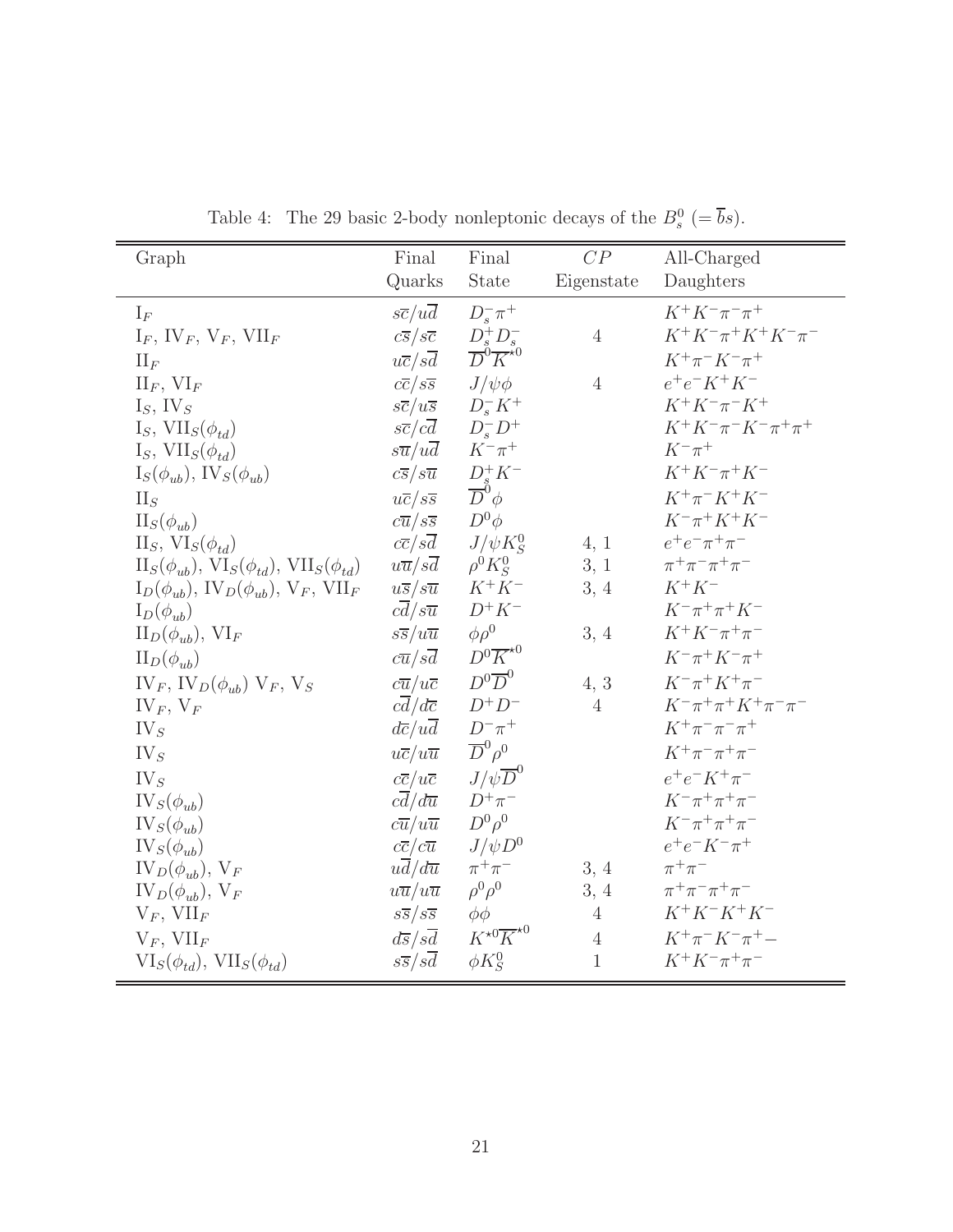| Graph                                                                                     | Final                         | Final                 | All-Charged                           |
|-------------------------------------------------------------------------------------------|-------------------------------|-----------------------|---------------------------------------|
|                                                                                           | Quarks                        | <b>State</b>          | Daughters                             |
| $\mathrm{I}_F$                                                                            | $c\overline{c}/u\overline{d}$ | $J/\psi\pi^+$         | $e^+e^-\pi^+$                         |
| $I_F$ , $II_F$ , $III_F$ , $VI_F$ , $VII_F$                                               | $c\overline{c}/c\overline{s}$ | $J/\psi D_*^+$        | $e^+e^-K^+K^-\pi^+$                   |
| $\prod_F, \prod_F$                                                                        | $c\overline{d}/u\overline{c}$ | $D^+\overline{D}^0$   | $K^{-}\pi^{+}\pi^{+}K^{+}\pi^{-}$     |
| $I_S$                                                                                     | $c\overline{c}/u\overline{s}$ | $J/\psi K^+$          | $e^+e^-K^+$                           |
| $I_S$ , $II_S$ , $III_S$ , $VI_S(\phi_{td})$ , $VII_S(\phi_{td})$                         | $c\overline{c}/c\overline{d}$ | $J/\psi D^+$          | $e^+e^-K^-\pi^+\pi^+$                 |
| $I_S(\phi_{ub}), III_S, VII_S(\phi_{td})$                                                 | $c\overline{u}/u\overline{d}$ | $D^0\pi^+$            | $K^{-}\pi^{+}\pi^{+}$                 |
| $I_S(\phi_{ub}), \, \Pi_S(\phi_{ub})$                                                     | $c\overline{s}/c\overline{u}$ | $D_s^+D^0$            | $K^+K^-\pi^+K^-\pi^+$                 |
| $II_S$ , $III_S$                                                                          | $c\overline{s}/u\overline{c}$ | $D^+_s\overline{D}^0$ | $K^+\pi^-K^+K^-\pi^+$                 |
| $\text{II}_S(\phi_{ub}), \text{ III}_S, \text{VI}_S(\phi_{td}), \text{ VII}_S(\phi_{td})$ | $c\overline{d}/u\overline{u}$ | $D^+\rho^0$           | $\pi^{+}\pi^{-} K^{-} \pi^{+}\pi^{+}$ |
| $I_D(\phi_{ub}), III_F, VII_F$                                                            | $c\overline{u}/u\overline{s}$ | $D^0 K^+$             | $K^-\pi^+K^+$                         |
| $I_D(\phi_{ub}), II_D(\phi_{ub})$                                                         | $c\overline{d}/c\overline{u}$ | $D^+D^0$              | $K^{-}\pi^{+}\pi^{+}K^{-}\pi^{+}$     |
| $\text{II}_D(\phi_{ub}), \text{VI}_F$                                                     | $c\overline{s}/u\overline{u}$ | $D^+_{s} \rho^0$      | $K^+K^-\pi^+\pi^+\pi^-$               |
| $\prod_F$                                                                                 | $u\overline{u}/u\overline{d}$ | $\rho^0 \pi^+$        | $\pi^{+}\pi^{-}\pi^{+}$               |
| $\coprod_F$                                                                               | $u\overline{s}/s\overline{d}$ | $K^+K^0_S$            | $K^+\pi^+\pi^-$                       |
| $III_F$ , $VII_F$                                                                         | $c\overline{d}/d\overline{s}$ | $D^+K^0_S$            | $K^{-}\pi^{+}\pi^{+}\pi^{+}\pi^{-}$   |
| $\text{III}_F$ , $\text{VI}_F$ , $\text{VII}_F$                                           | $c\overline{s}/s\overline{s}$ | $D_{s}^{+}\phi$       | $K^+K^-\pi^+K^+K^-$                   |
| III <sub>S</sub>                                                                          | $u\overline{u}/u\overline{s}$ | $\rho^0 K^+$          | $\pi^{+}\pi^{-}K^{+}$                 |
| III <sub>S</sub>                                                                          | $d\overline{s}/u\overline{d}$ | $K_S^0 \pi^+$         | $\pi^{+}\pi^{-}\pi^{+}$               |
| III <sub>S</sub>                                                                          | $s\overline{s}/u\overline{s}$ | $\phi K^+$            | $K^+K^-K^+$                           |
| $III_S, VII_S(\phi_{td})$                                                                 | $c\overline{s}/s\overline{d}$ | $D_s^+K_S^0$          | $K^+K^-\pi^+\pi^+\pi^-$               |
| $VI_S(\phi_{td})$                                                                         | $c\overline{d}/s\overline{s}$ | $D^+\phi$             | $K^{-}\pi^{+}\pi^{+}K^{+}K^{-}$       |

Table 5: The 21 basic 2-body nonleptonic decays of the  $B_c^+$  (=  $\overline{b}c$ ) in which the  $\overline{b}$ -quark decays before the  $\boldsymbol{c}$  quark.

Table 6: The 7 basic 2-body nonleptonic decays of the  $D^+ (= c\overline{d})$ . In this and the following two tables penguin contributions are ignored.

| Graph                       | Final                         | Final                    | All-Charged           |
|-----------------------------|-------------------------------|--------------------------|-----------------------|
|                             | Quarks                        | <b>State</b>             | Daughters             |
| $I_F$ , $II_F$              | $s\overline{d}/u\overline{d}$ | $\overline{K}^{*0}\pi^+$ | $K^{-}\pi^{+}\pi^{+}$ |
| $I_S$ , $III_S$             | $s\overline{d}/u\overline{s}$ | $\overline{K}^{*0}K^+$   | $K^{-}\pi^{+}K^{+}$   |
| $I_S$ , $II_S$ , $III_S$    | $d\overline{d}/u\overline{d}$ | $\rho^0 \pi^+$           | $\pi^+\pi^-\pi^+$     |
| $\prod_S$                   | $s\overline{s}/u\overline{d}$ | $\phi\pi^+$              | $K^+K^-\pi^+$         |
| $I_D$ , $III_D$             | $d\overline{d}/u\overline{s}$ | $\rho^0 K^+$             | $\pi^{+}\pi^{-}K^{+}$ |
| $\text{II}_D, \text{III}_D$ | $d\overline{s}/u\overline{d}$ | $K^{\star 0} \pi^+$      | $K^+\pi^-\pi^+$       |
| $\text{III}_D$              | $s\overline{s}/u\overline{s}$ | $\phi K^+$               | $K^+K^-K^+$           |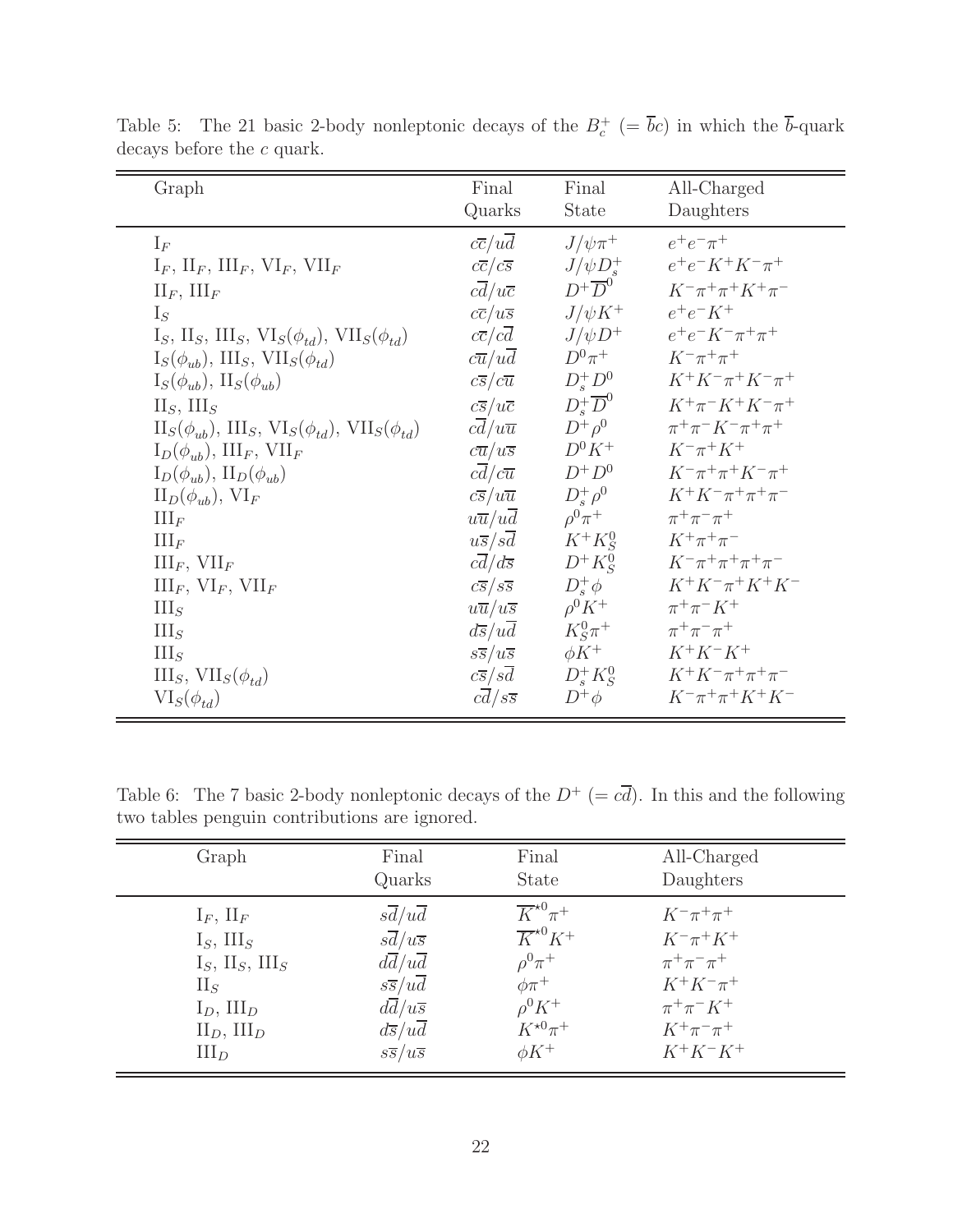| Graph                                                                                                                       | Final<br>Quarks                                                                                                                                                                                    | Final<br><b>State</b>                                                                                        | All-Charged<br>Daughters                                                                                                   |  |
|-----------------------------------------------------------------------------------------------------------------------------|----------------------------------------------------------------------------------------------------------------------------------------------------------------------------------------------------|--------------------------------------------------------------------------------------------------------------|----------------------------------------------------------------------------------------------------------------------------|--|
| $\Gamma_F$<br>$\prod_F, \prod_F$<br>$I_S$ , $II_S$ , $III_S$<br>$I_S$ , III <sub>S</sub><br>$II_S$ , $III_S$<br>$\coprod_F$ | $s\overline{s}/u\overline{d}$<br>$s\overline{d}/u\overline{s}$<br>$s\overline{s}/u\overline{s}$<br>$d\overline{s}/u\overline{d}$<br>$d\overline{d}/u\overline{s}$<br>$u\overline{u}/u\overline{d}$ | $\phi\pi^+$<br>$\overline{K}^{*0}K^+$<br>$\phi K^+$<br>$K^{\star 0} \pi^+$<br>$\rho^0 K^+$<br>$\rho^0 \pi^+$ | $K^+K^-\pi^+$<br>$K^{-}\pi^{+}K^{+}$<br>$K^+K^-K^+$<br>$K^+\pi^-\pi^+$<br>$\pi^{+}\pi^{-}K^{+}$<br>$\pi^{+}\pi^{-}\pi^{+}$ |  |

Table 7: The 6 basic 2-body nonleptonic decays of the  $D_s^+$  (=  $c\overline{s}$ ).

Table 8: The 11 basic 2-body nonleptonic decays of the  $D^0$  (=  $c\overline{u}$ ).

| Graph                    | Final<br>Quarks               | Final<br><b>State</b>             | All-Charged<br>Daughters       |
|--------------------------|-------------------------------|-----------------------------------|--------------------------------|
| $I_F$ , IV <sub>F</sub>  | $s\overline{u}/u\overline{d}$ | $K^{-}\pi^{+}$                    | $K^{-}\pi^{+}$                 |
| $\prod_F$                | $s\overline{s}/u\overline{u}$ | $\phi \rho^0$                     | $K^+K^-\pi^+\pi^-$             |
| $I_S$ , IV <sub>S</sub>  | $u\overline{d}/d\overline{u}$ | $\pi^+\pi^-$                      | $\pi^+\pi^-$                   |
| $I_S$ , IV <sub>S</sub>  | $u\overline{s}/s\overline{u}$ | $K^+K^-$                          | $K^+K^-$                       |
| $II_S$ , $IV_S$          | $s\overline{d}/u\overline{u}$ | $\overline{K}^{*0} \rho^0$        | $K^{-}\pi^{+}\pi^{+}\pi^{-}$   |
| $II_S$ , $IV_S$          | $d\overline{s}/u\overline{u}$ | $K^{\star 0} \rho^0$              | $K^+\pi^-\pi^+\pi^-$           |
| $II_S$ , IV <sub>S</sub> | $d\overline{u}/u\overline{d}$ | $\rho^0 \rho^0$                   | $\pi^{+}\pi^{-}\pi^{+}\pi^{-}$ |
| $I_D$ , IV <sub>D</sub>  | $u\overline{s}/d\overline{u}$ | $K^+\pi^-$                        | $K^+\pi^-$                     |
| $IV_F$                   | $s\overline{s}/s\overline{d}$ | $\phi \overline{K}^{*0}$          | $K^+K^-K^-\pi^+$               |
| $IV_{S}$                 | $d\overline{s}/s\overline{d}$ | $K^{\star0}\overline{K}^{\star0}$ | $K^+\pi^-K^-\pi^+$             |
| $IV_{D}$                 | $s\overline{s}/d\overline{s}$ | $\phi K^{\star 0}$                | $K^+K^-K^+\pi^-$               |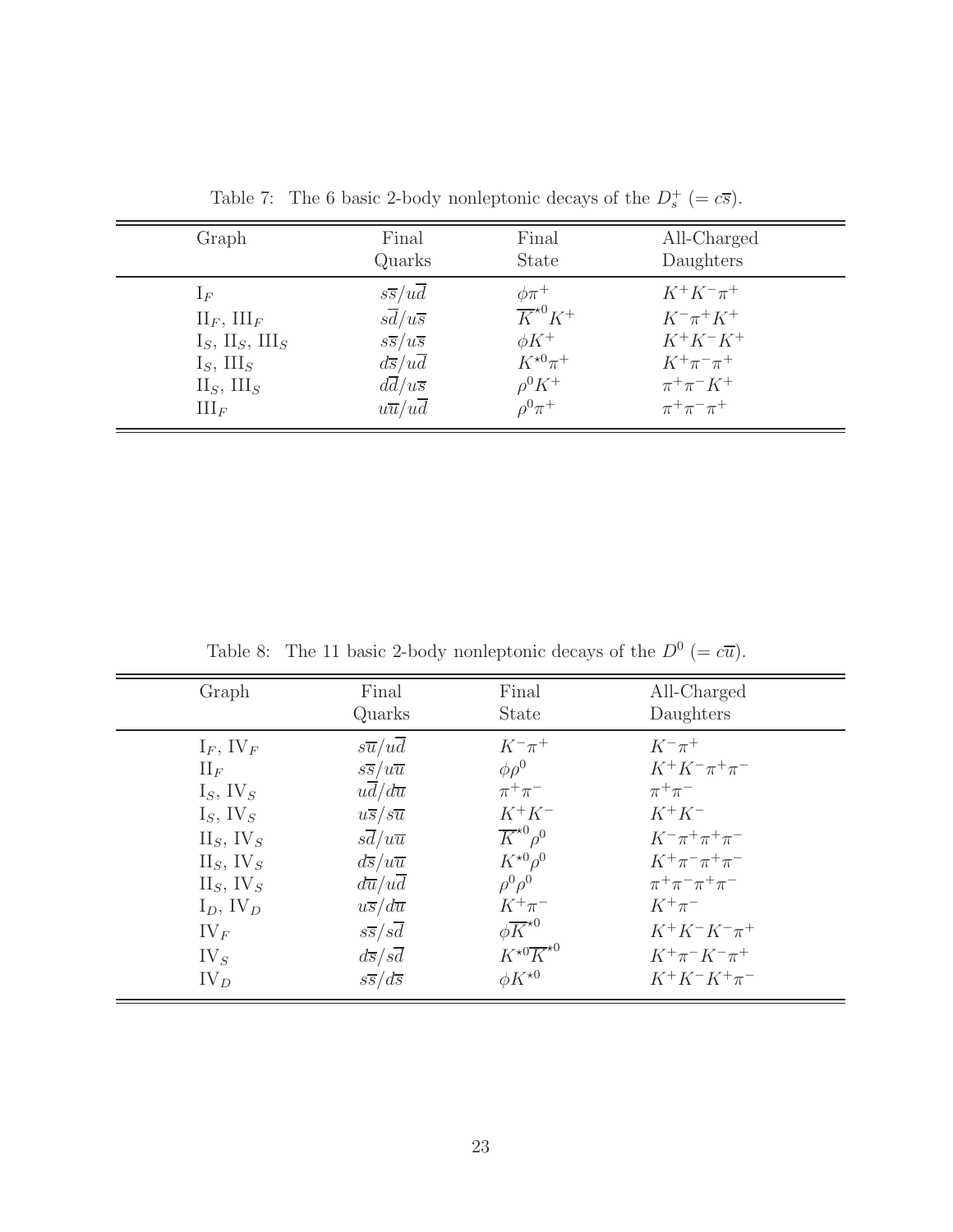### **References**

- [1] B. Kayser, Testing the Standard Model of CP Violation in All Manner of B Decay Modes, to appear in the Proceedings of the 2nd Int. Symp. on Particles, Strings and Cosmology (PASCOS-91, Boston, March 1991).
- [2] I. Dunietz, CP Violation with Additional B Decays, CERN-TH-6239/91 (October 1991), to appear in B Decays, ed. by S. Stone.
- [3] K. Abe et al., Progress Report on Physics and Detector at KEK Asymmetric B Factory, KEK Report 92-3 (May 1992).
- [4] A. Snyder,  $B^+ \to D^0 K^+$  at the SLAC B-Factory, BaBar Note #84 (June 8, 1992).
- [5] A.B. Carter and A.I. Sanda, CP Nonconservation in Cascade Decays of B Mesons, Phys. Rev. Lett. **45** (1980) 952.
- [6] A.B. Carter and A.I. Sanda, CP-Violation in B-Meson Decays, Phys. Rev. D **23** (1981) 1567.
- [7] M. Gronau and D. London, How to Determine All the Angles of the Unitarity Triangle from  $B_d^0 \to D K_S$  and  $B_s^0 \to D \phi$ , Phys. Lett. **B253** (1991) 483.
- [8] M. Gronau and D. Wyler, On Determining a Weak Phase from Charged B Decay Asymmetries, Phys. Lett. **B265** (1991) 172.
- [9] I. Dunietz,  $CP$  violation with Self-Tagging  $B_d$  Modes, Phys. Lett. **B270** (1991) 75.
- [10] I. Dunietz, CP Violation with Beautiful Baryons, Z. Phys. C **56**, 129 (1992).
- [11] R. Aleksan et al., Determining the CP-Violating Phase γ, Z. Phys. C **54**, 653 (1992).
- [12] B. Winstein, CP Violation in Neutral B-Meson Decays in the Standard and Superweak Models, Phys. Rev. Lett. **68** (1992) 1271.
- [13] R. Aleksan et al., CP Violation Using Non-CP Eigenstate Decays of Neutral B Mesons, Nucl. Phys. **B361** (1991) 141.
- [14] D. Du, I. Dunietz and D.-d. Wu, Systematic Study of Large CP Violations in Decays of Neutral b-Flavored Mesons, Phys. Rev. D **34** (1986) 3414.
- [15] I. Dunietz and J. Rosner, Time-Dependent CP-Violation Effects in  $B^0$ - $\overline{B}^0$  Systems, Phys. Rev. D **34** (1986) 1404.
- [16] I.I. Bigi and A.I. Sanda, Notes on the Observability of CP Violation in B Decays, Nucl. Phys. **B193** (1981) 85.
- [17] J.D. Bjorken, B Physics at D0, handwritten notes dated June 26, 1987.
- [18] J.D. Bjorken, A Forward Spectrometer for B Physics, handwritten notes dated July 1987.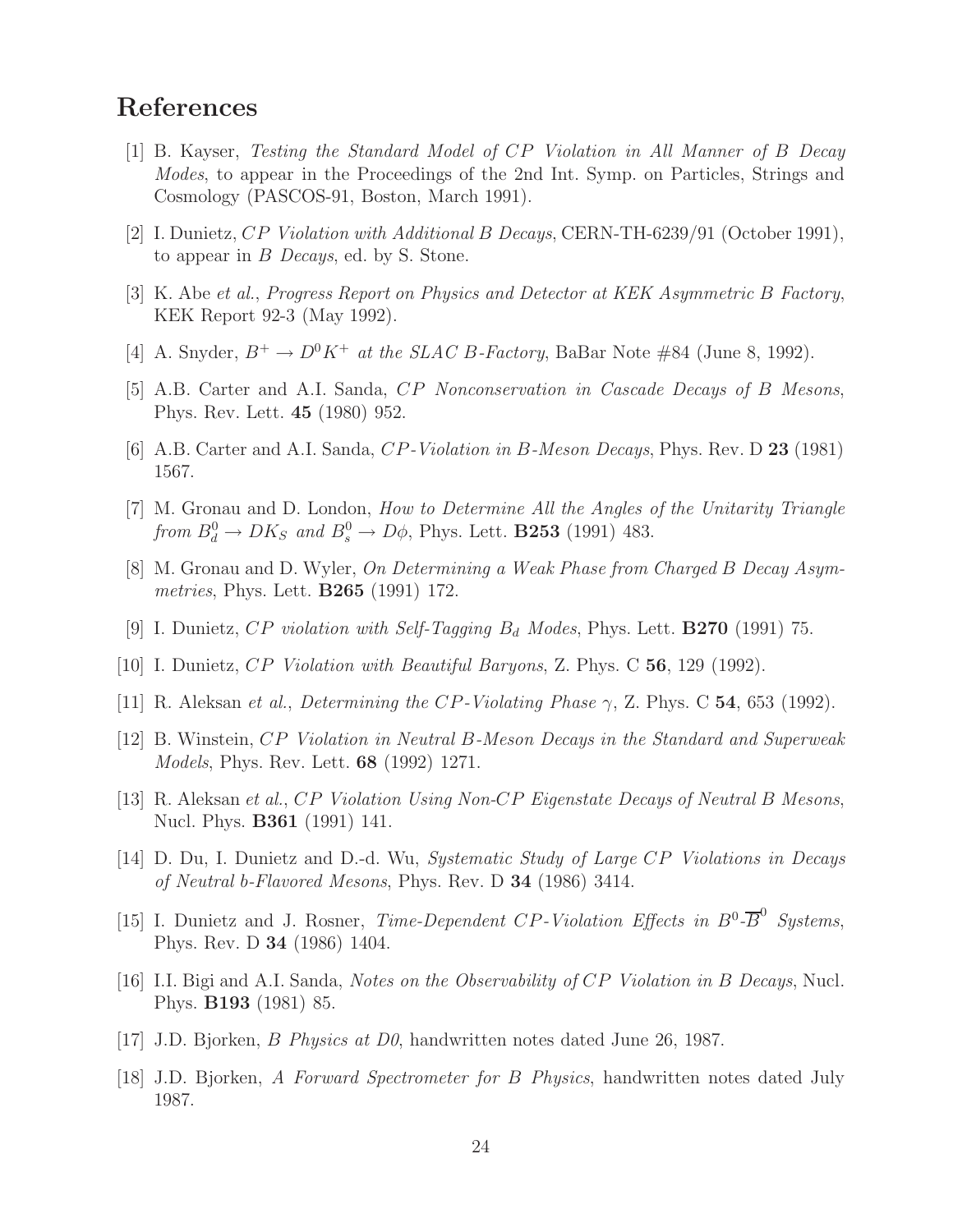- [19] P. Krawczyk, D. London, R.D. Peccei and H. Steger, Predictions of the CKM Model for  $CP$  Asymmetries in B Decay, Nucl. Phys. **B307** (1988) 19. Our expansion of  $V_{CKM}$ differs in fourth order from the original one of Wolfenstein because we use the convention of Chau and Keung [32] for the placement of the CP-violating phases (as now advocated by the Particle Data Group).
- [20] M. Gronau and D. London, Isospin Analysis of CP Asymmetries in B Decays, Phys. Rev. Lett. **65** (1990) 3381.
- [21] Y. Nir and H.R. Quinn, Measuring Cabibbo-Kobayashi-Maskawa Parameters with CP Asymmetry and Isospin Analysis in  $B \to \pi K$ , Phys. Rev. Lett. **67** (1991) 541.
- [22] H.J. Lipkin et al., Penguin Trapping with Isospin Analysis and CP Asymmetries in B Decays, Phys. Rev. D **44** (1991) 1454.
- [23] M. Gronau, Elimination of Penguin Contributions to CP Asymmetries in B Decays through Isospin Analysis, Phys. Lett. **B265** (1991) 389.
- [24] C.A. Nelson, CP Determination and Tests for CP and P Violation by the  $V_1V_2$  Decay Mode, Phys. Rev. D **30** (1984) 1937.
- [25] J.R. Dell'Aquila and C.A. Nelson, P or CP Determination by Sequential Decays:  $V_1V_2$ Modes with Decays into  $l_A l_B$  and/or  $\overline{q}_A q_B$ , Phys. Rev. D 33 (1986) 80; Simple Tests for CP or P Violation by Sequential Decays:  $V_1V_2$  Modes with Decays into  $\overline{l}_A l_B$  and/or  $\bar{q}_{A}q_{B}$ , Phys. Rev. D **33** (1986) 101.
- [26] G. Valencia, Angular Correlations in the Decay  $B \to VV$  and CP Violation, Phys. Rev. D **39** (1989) 3339.
- [27] B. Kayser et al., B Hadronic Asymmetries and Spin Correlations, Phys. Lett. **237B** (1990) 508.
- [28] I. Dunietz et al., How to Extract CP-Violating Asymmetries from Angular Correlations, Phys. Rev. D **43** (1991) 2193.
- [29] G. Kramer and W.F. Palmer, Branching Ratios and CP Asymmetries in the Decay  $B \to VV$ , Phys. Rev. D 45 (1992) 193.
- [30] G. Kramer and W.F. Palmer, *Polarization and CP Asymmetries in the Decays B*  $\rightarrow$  $K^{\star}\psi$ ,  $K^{\star}\omega$ , and  $K^{\star}\rho$ , Phys. Lett. **B279** (1992) 181.
- [31] L. Wolfenstein, Parametrization of the Kobayashi-Maskawa Matrix, Phys. Rev. Lett. **51** (1983) 1945.
- [32] The earliest reference to a unitarity triangle in any context is by L.-L. Chau and W.- Y. Keung, Comments on the Parametrization of the Kobayashi-Maskawa Matrix, Phys. Rev. Lett. **53** (1984).